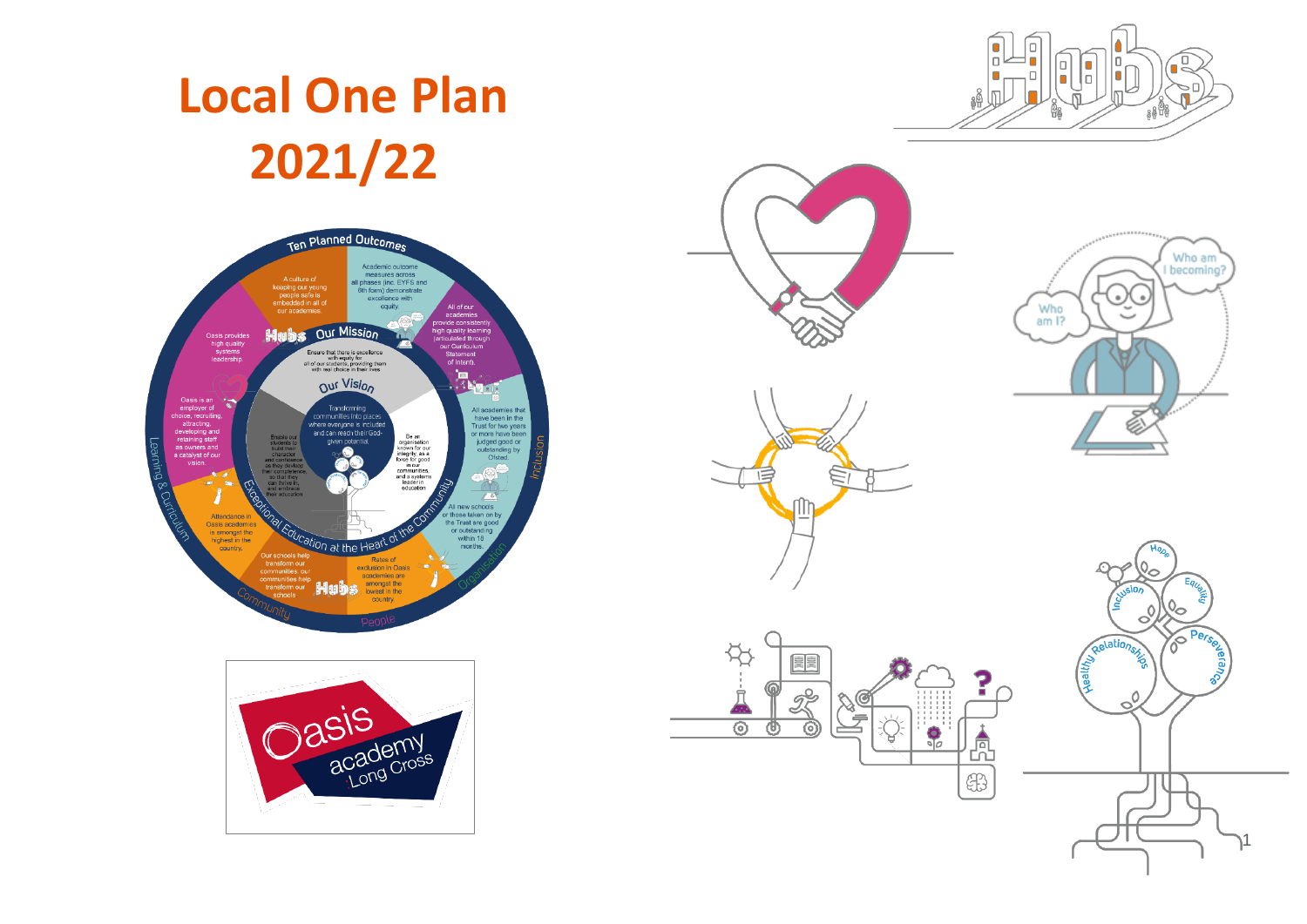<span id="page-1-0"></span>

| <b>Localised One Plan 2021-22</b> | <b>Oasis Academy Long Cross</b> | <b>Principal: Karen Sheppard</b> |  |
|-----------------------------------|---------------------------------|----------------------------------|--|
| Contents                          |                                 |                                  |  |
|                                   |                                 |                                  |  |
|                                   |                                 |                                  |  |
|                                   |                                 |                                  |  |
|                                   |                                 |                                  |  |
|                                   |                                 |                                  |  |
|                                   |                                 |                                  |  |
|                                   |                                 |                                  |  |
|                                   |                                 |                                  |  |
|                                   |                                 |                                  |  |
|                                   |                                 |                                  |  |
|                                   |                                 |                                  |  |
|                                   |                                 |                                  |  |
|                                   |                                 |                                  |  |
|                                   |                                 |                                  |  |
|                                   |                                 |                                  |  |
|                                   |                                 |                                  |  |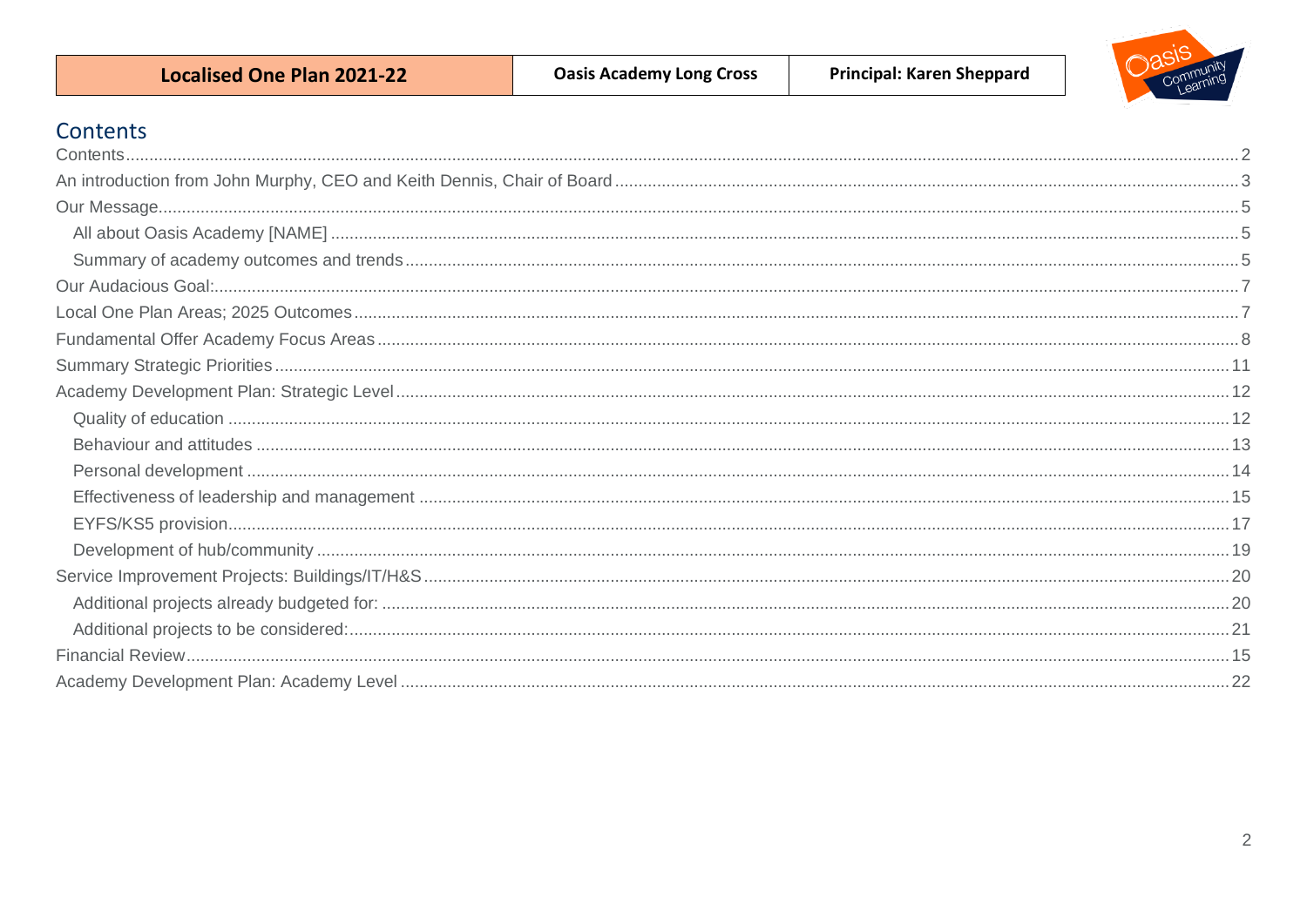

# <span id="page-2-0"></span>An introduction from John Murphy, CEO and Keith Dennis, Chair of Board

In Oasis Community Learning we are committed to ensuring that we provide Exceptional Education at the heart of the Community. We are now in the second year of the One plan. Our One Plan aims to unite all areas of our organisation to achieve our mission by providing a clear sense of direction for the next five years. It answers both the current and future priorities of the Oasis self-evaluation. Through the One Plan we want to unite the organisation together at a national and local level with the education and service teams working together in the pursuit of the same objectives as one team.

As CEO, with my team, we have prioritised the following areas in 2021- 2022 that need to be front and centre of our strategy to ensure that we continue to develop the fundamental and holistic offer and entitlement in every one of our academies:

## **Strand 1 – Our People**

- OCL will continue to grow Staff Networks, and from September 2021 empower these through a Culture Forum that builds voice and change on issues such as anti-racism, LGBTQ, gender intelligence to all protected characteristics.
- Ethos, 9 Habits and overall culture is proactively embedded into key aspects of OCL/ Academy life by September 2022, including curriculum, behaviour policy, line management, meeting practice, staff training, and all OCL policies and procedures will be rewritten through the lens of the Oasis ethos and 9 Habits.
- By September 2022, OCL has embedded a culture of sharing best practice and implementing the best of thinking across the family. This will ensure consistent systems, structures and methodologies where possible, so that we offer outstanding core offer to our students, avoid duplication of effort and reduce workload.
- OCL has developed a wellbeing strategy that includes students, staff and community members by September 2022. This sits within the context of the wider wellbeing strategies of the Oasis UK family.
- OCL will be able to confirm high and improving levels of staff satisfaction year on year. As evidenced by 'Speak up, Let's listen', OCL Reviews, and the Oasis Pulse Survey.

## **Strand 2 – The Curriculum**

- Oasis 9 Habits are alive in practice everywhere, evidenced by OCL reviews, from September 2021.
- Every teacher receives quality instructional coaching from September 2021, and thereafter. ITT and ECTs weekly and all teachers every two weeks.
- 17 Oasis Primary Academies pilot the new Oasis Curriculum from September 2021. A majority of secondary academies pilot the revised subjects from September 2021. All academies delivering the Oasis curriculum by September 2023.

## **Strand 3 – Achievement**

- Every member of the teaching team in every academy knows each student's starting points by Sept 2021.
- Every academy gives each student challenging educational targets to meet these goals, from Sept 2021.

## **Strand 4 – Safeguarding**

- 100% of our academies will meet the criteria for Oasis exemplary safeguarding, established by the National Safeguarding Steering group, by January 2022.
- **This will include:** 
	- Safeguarding in 100% of academies is judged as "Effective" by Ofsted.
	- 100% of our staff will complete safeguarding training by October 2021, and each year thereafter, in order that safeguarding is everyone's responsibility.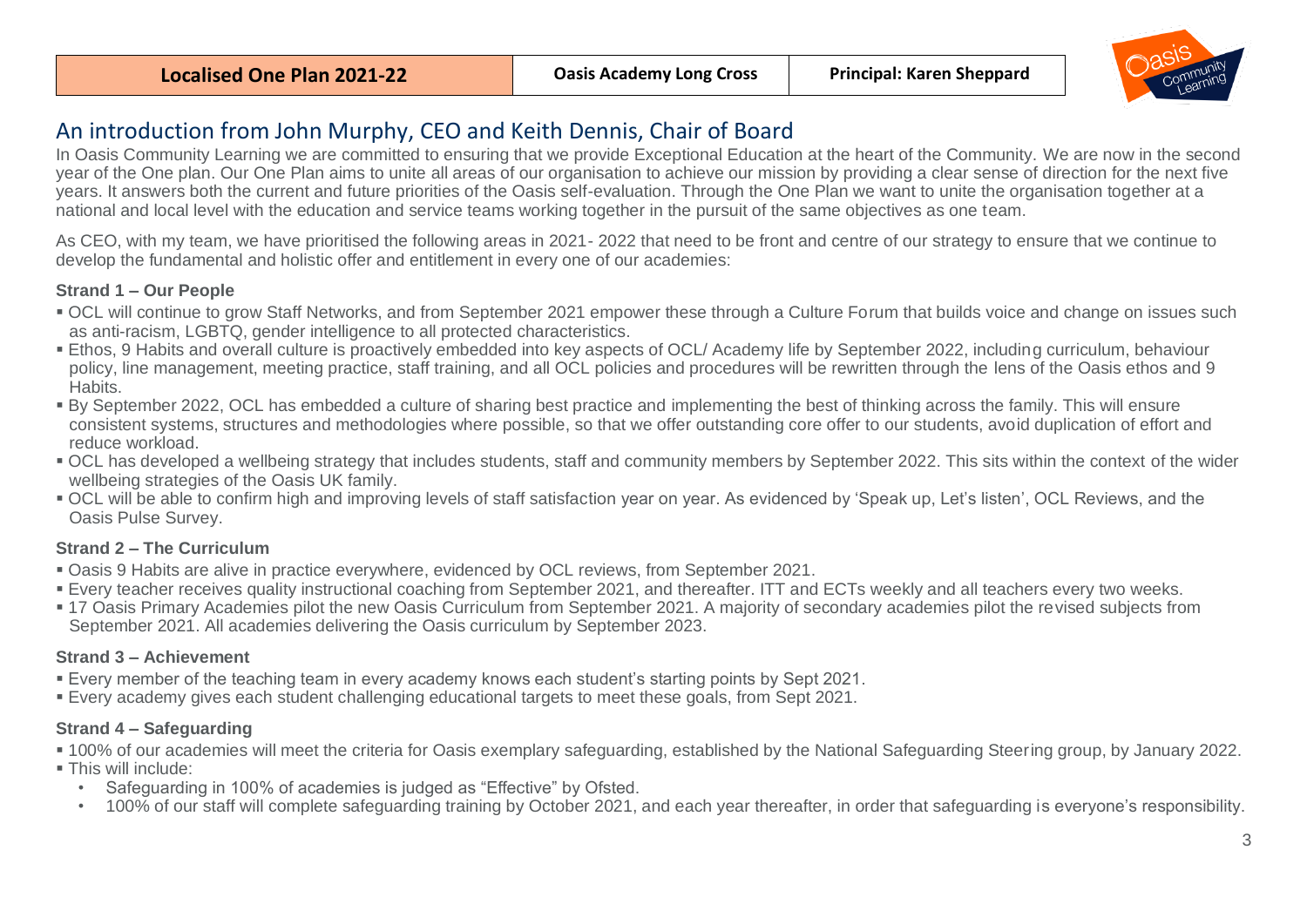

• A national approach to mental health and well-being.

#### **Strand 5 – Attendance and Exclusions**

- OCL will publish an inclusive, proactive strategy to significantly reduce PEX's in all academies, during 2021-22.
- Internal isolations and exclusions are tracked and analysed in Bromcom and demonstrate a continued trend of reduction, from September 2021.

#### **Strand 6 - Learning and Development**

- A new framework of Performance Development across OCL will be piloted in September 2021, and then fully implemented by 2023.
- There will a comprehensive CPD offer and programme in place that supports and enables all staff, by 2022.
- OCL will be a founding partner in the School Led Development Trust (Institute of Teaching), by September 2022.

#### **Strand 7 – Hub and Flourishing Neighbourhoods**

▪ Every Academy is part of an Oasis Hub. Therefore community planning and the Academy One Plan will be integrated and aligned around particular areas of focus. This will be evidenced through the localised One Plans, and evaluated through the OCL Reviews.

### **Strand 8 – Environmental Sustainability**

■ OCL will be a net zero contributor.

## **Strand 9 – Educational Transitions**

- By the end of KS2 primary pupils have the relevant skills, character, knowledge and are aware of the breadth of choices available to them
- All Oasis students receive age appropriate and exciting careers education to help them realise their ambitions enabling them to make real choices in their lives and plan a career pathway.
- Each secondary / all-through academy will have a full CIAG offer in place, by September 2022.

## **Strand 10 - Ofsted Progress**

▪ Those academies awaiting inspection have robust plans in place and the evidence required to ensure that we have 86% of academies judged at least 'Good' by Ofsted, by September 2022.

Through each Local One Plan we are excited to ensure the development of the character and competence of all our students in our Trust and bring about the needed transformation in each and every of our communities.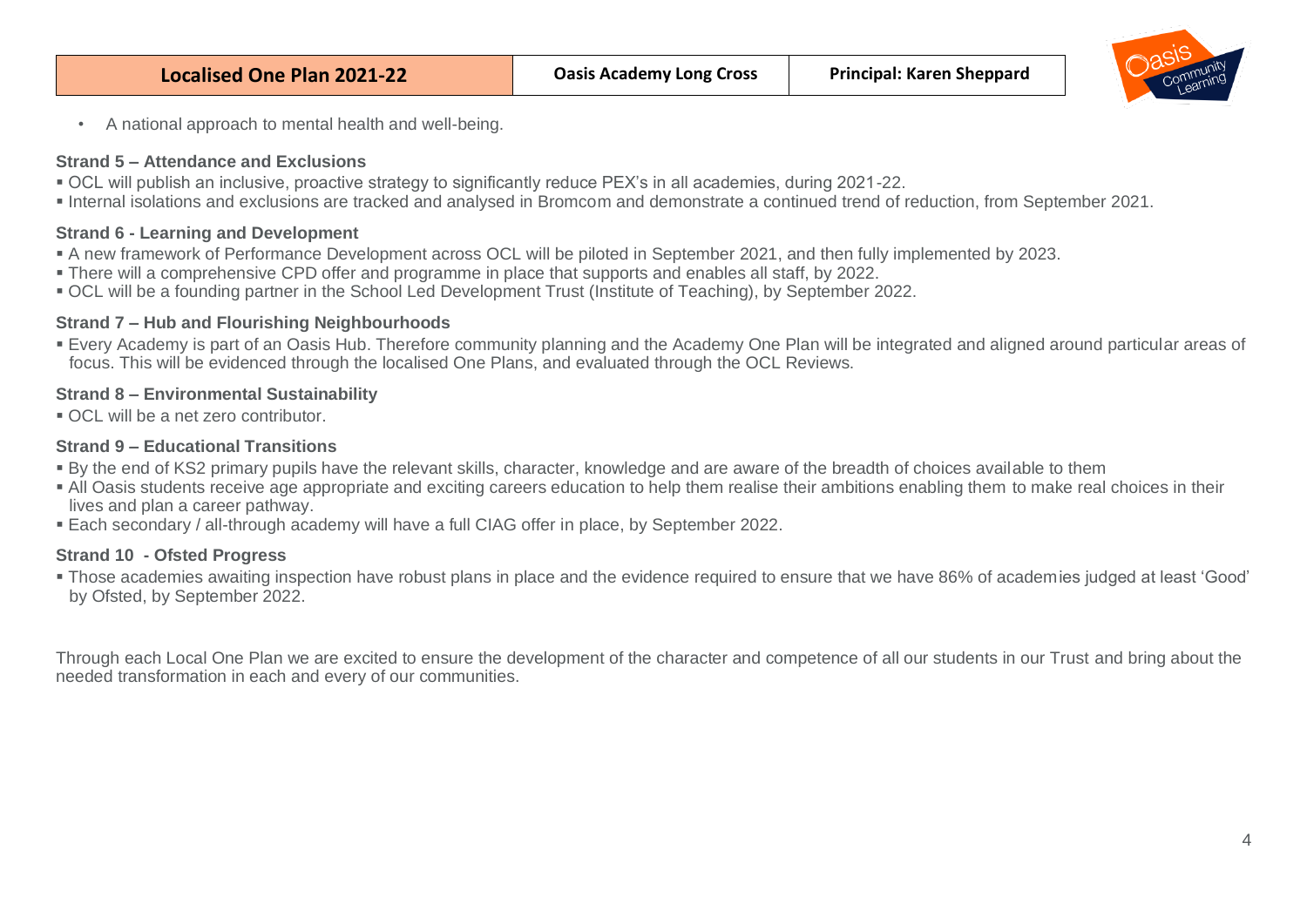

# <span id="page-4-0"></span>Our Message

<span id="page-4-1"></span>All about Oasis Academy Long Cross

#### **Who we are**

We are a unique and fully inclusive primary academy for 2 to 11 year olds with a specialist resource base for children with severe learning difficulties, complex needs and life limiting conditions. We serve the community of Lawrence Weston in North Bristol, which is an established community who will ask for support if trusted relationships have been established. The community is an area of high socio-economic deprivation and the vast majority of children live in postcodes that fall in the 0 – 10% most deprived areas in the country according to the most recent deprivation indices. The percentage of children currently eligible for Pupil Premium is 60% although this is likely to continue to rise due to the COVID-19 pandemic. Building relationships in the community is key to our success and we strive to develop authentic and genuine connections with children and families. As a result, their needs and the academy context are at the heart of every decision we make.

#### **What we do**

Our fully inclusive offer is achieved through a bespoke curriculum that has been carefully designed to meet the needs of all pupils, including a personalised curriculum for pupils in our specialist resource base and 2 year old provision. Our wider provision is planned in response to the high levels of need and hard to place pupils we welcome, for example, Stepping Stones, a pupil and family support lead, our excellent multi-agency working and relationships with the North Bristol Oasis Hub. As a result, our children find learning exciting, irresistible and challenging regardless of the challenges they face. Staff are empowered through distributed leadership to fulfil their passion that every child at Long Cross will succeed and achieve to the very best of their ability no matter what it takes. Positive relationships with the academy community and unwavering high expectations for all are the foundations of our success.

Signed by Principal, RD, PDBP, Finance Lead, P&E Lead, IT Lead, Hub Leader

#### <span id="page-4-2"></span>Summary of academy outcomes and trends

|                             | <b>Previous Performance</b> |            |         |            |         |            |         | <b>Target</b> |       | <b>National Average</b> |  |
|-----------------------------|-----------------------------|------------|---------|------------|---------|------------|---------|---------------|-------|-------------------------|--|
|                             | 2017                        |            | 2018    |            | 2019    |            | 2022    |               | 2019  |                         |  |
|                             | All                         | <b>Dis</b> | All     | <b>Dis</b> | All     | <b>Dis</b> | All     | <b>Dis</b>    | All   | <b>Dis</b>              |  |
| Attendance (%)              |                             |            |         |            | 96.0    | 95.4       | 95.8    | 93.8          | 95.8% |                         |  |
| <b>KS2 RWM combined</b>     | 40                          | 31         | 68 (70) | 70 (70)    | 55 (67) | 52(65)     | 75 (75) | 73 (73)       | 65%   | 70%*                    |  |
| <b>KS2 Reading progress</b> | $-1.0$                      | $-2.06$    | 1.6     | 1.68       | $-1.26$ | $-1.35$    |         |               |       | 0.31                    |  |
| <b>KS2 Writing progress</b> | 2.1                         | 0.69       | 3.7     | 4.04       | 4.59    | 4.77       |         |               |       | 0.24                    |  |
| <b>KS2 Maths progress</b>   | 0.6                         | $-0.14$    | 2.8     | 2.85       | 0.57    | 0.80       |         |               |       | 0.31                    |  |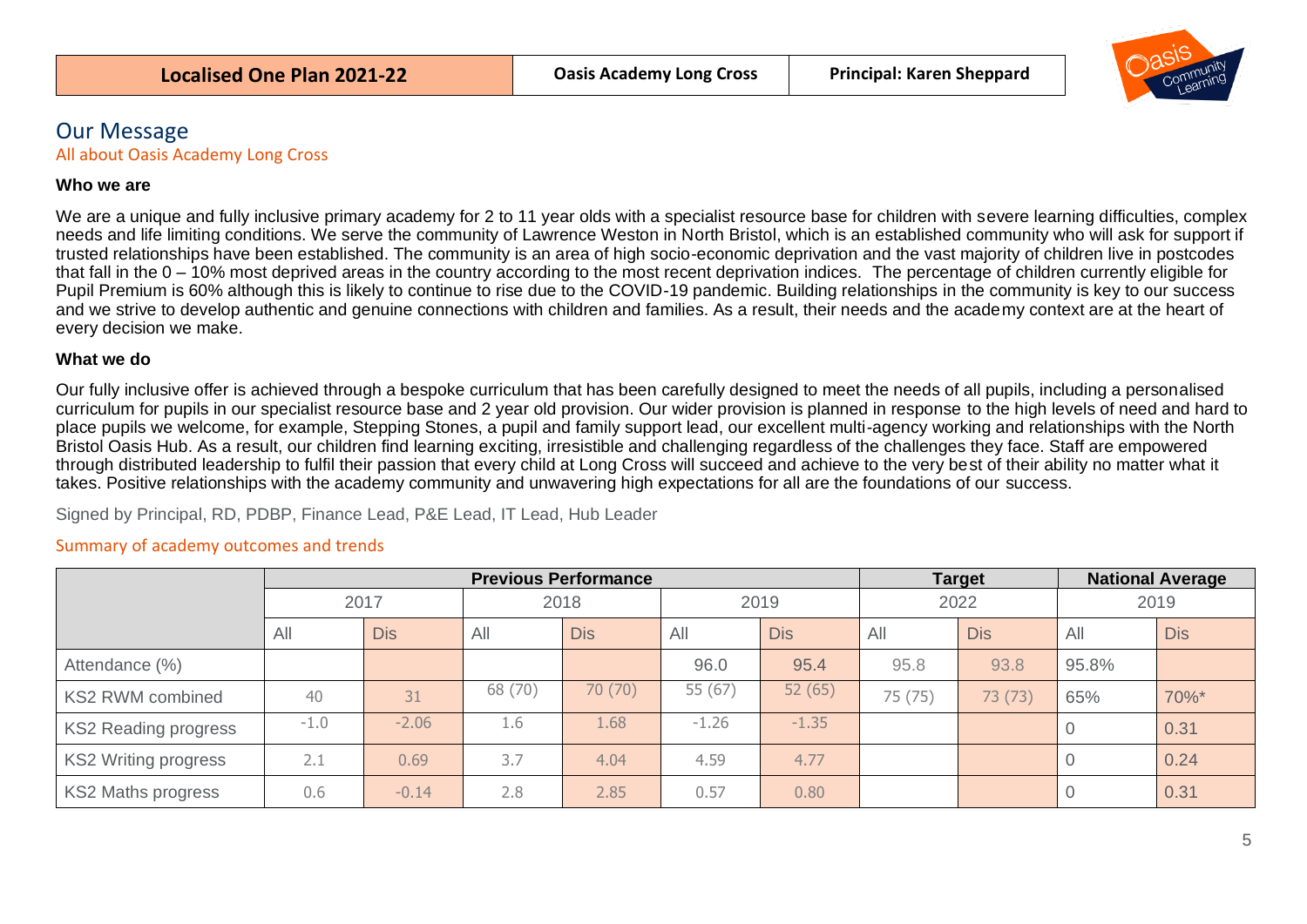| <b>Localised One Plan 2021-22</b> |         |         |         | <b>Oasis Academy Long Cross</b> |         |         | <b>Principal: Karen Sheppard</b> |         |     | Community |  |
|-----------------------------------|---------|---------|---------|---------------------------------|---------|---------|----------------------------------|---------|-----|-----------|--|
| Phonics                           | 69 (80) | 67(76)  | 81 (85) | 83 (88)                         | 70 (76) | 63 (69) | 77 (80)                          | 75 (80) | 82% | 84%       |  |
| <b>GLD</b>                        | 68 (71) | 66 (65) | 6769)   | 55 (57)                         | 64 (71  | 59 (70) |                                  |         | 72% | 73%       |  |

*\* Other data as per national comparisons on the IDSR*

*\*\* There is no 2020 or 2021 data due to Covid-19 disruption.*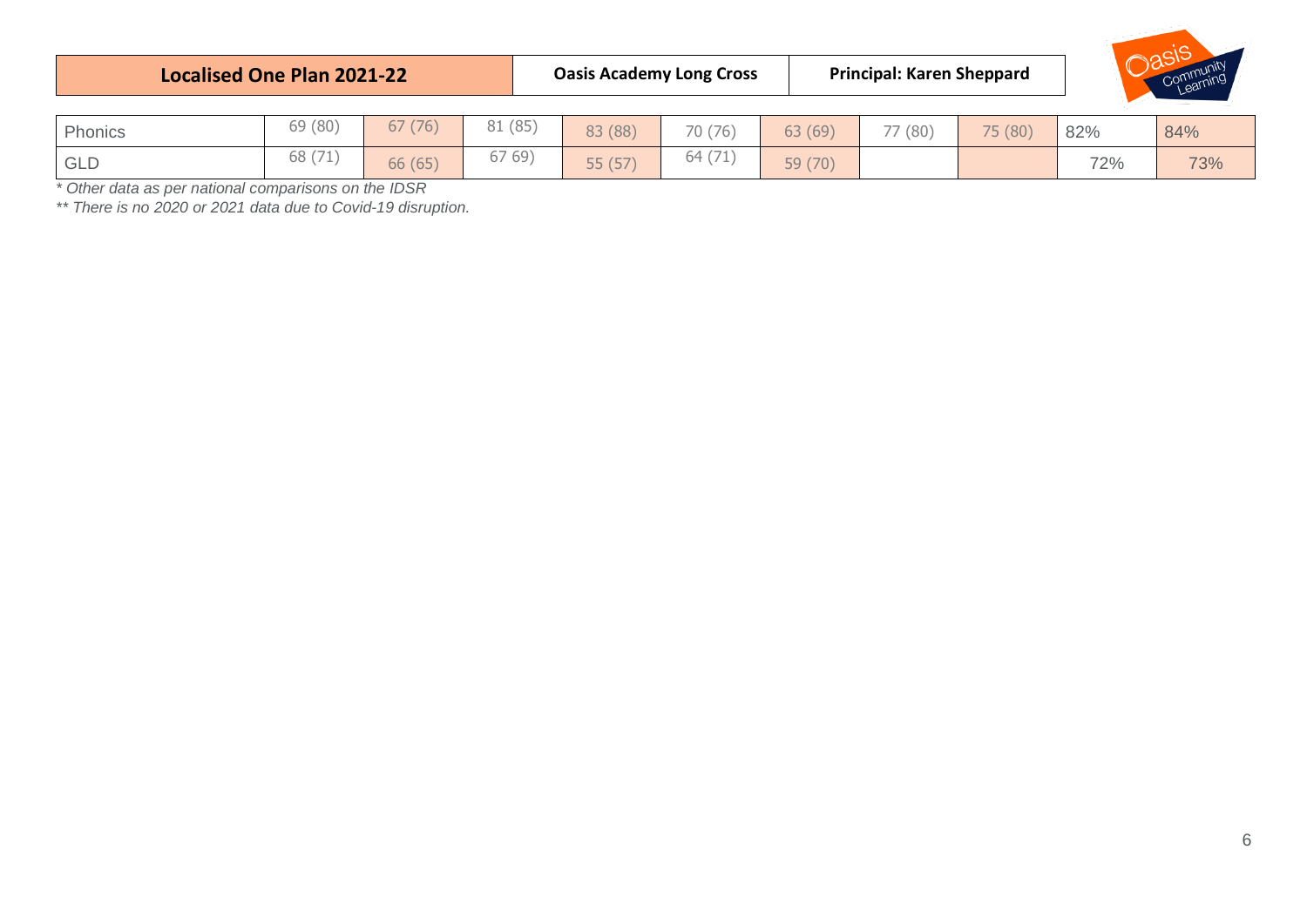

# <span id="page-6-0"></span>Our Audacious Goal:

Every Oasis student will have the best education, choice and opportunity to flourish in their lives.

# <span id="page-6-1"></span>Local One Plan Areas; 2025 Outcomes

Localised end-of-year intentions are SMART targets for the academy for that area of the offer. In some cases these are already green and then do not need to be elaborated further on in the action plan as simply need to be maintained. RAG-rating should be completed in reflection of whether the target is achievable at that point in time (e.g. Green on 100-day plan if all on-track to achieve, Amber if challenging to achieve and Red if unlikely to achieve).

|                         |                                                                                                                                                                                                                                                                   |                                                                                                                                                                                       |              | <b>RAG Rating (on-track)</b> |              |                                                         |  |
|-------------------------|-------------------------------------------------------------------------------------------------------------------------------------------------------------------------------------------------------------------------------------------------------------------|---------------------------------------------------------------------------------------------------------------------------------------------------------------------------------------|--------------|------------------------------|--------------|---------------------------------------------------------|--|
| Strategy<br><b>Area</b> | <b>Milestones</b>                                                                                                                                                                                                                                                 | Localised intended end of year point                                                                                                                                                  | Sept<br>2021 | $100$ day<br>review          | July<br>2021 | <b>Academy leader</b>                                   |  |
| Lead                    | We have an inclusive and shared<br>organisational culture which is<br>driven out of the Oasis Ethos and<br>9 Habits. We have a fit for purpose<br>structure and a developmental<br>offer that enables our vision and<br>allows us to be an employer of<br>choice. | Flourish pilot programme is implemented and<br>evaluated, and next steps are identified                                                                                               |              |                              |              | Karen Sheppard                                          |  |
| QofE                    | Our students enjoy consistently<br>high-quality curriculum, learning<br>and character education (as<br>articulated in our Curriculum<br>Statement of Intent).                                                                                                     | Full evaluation of the impact of the Long Cross<br>Curriculum                                                                                                                         |              |                              |              | Karen Sheppard/<br>Chris Potter/Becky<br>Rollings-Walch |  |
| QofE                    | There is excellence, as<br>demonstrated by high rates of<br>academic achievement, with equity<br>across all phases, from Early<br>Years to Sixth Form.                                                                                                            | All children achieve at least in line with national<br>expectations in statutory assessments<br>Children with identified SEND achieve highly<br>aspirational and personalised targets |              |                              |              | Fay Bawden/<br>Ali Betts/ Becky<br>Rollings-Walch       |  |
| <b>Lead</b>             | Our provision is characterised by<br>exemplary safeguarding practice                                                                                                                                                                                              | A comprehensive response strategy is embedded to<br>address incidents and concerns of peer on peer abuse                                                                              |              |                              |              | <b>Alison Gutsell</b>                                   |  |
| <b>PD</b>               | Attendance is amongst the highest<br>in the country and Exclusion rates<br>are amongst the lowest in the                                                                                                                                                          | Attendance of all pupils is at least in line or above<br>national figures                                                                                                             |              |                              |              | Ali Betts                                               |  |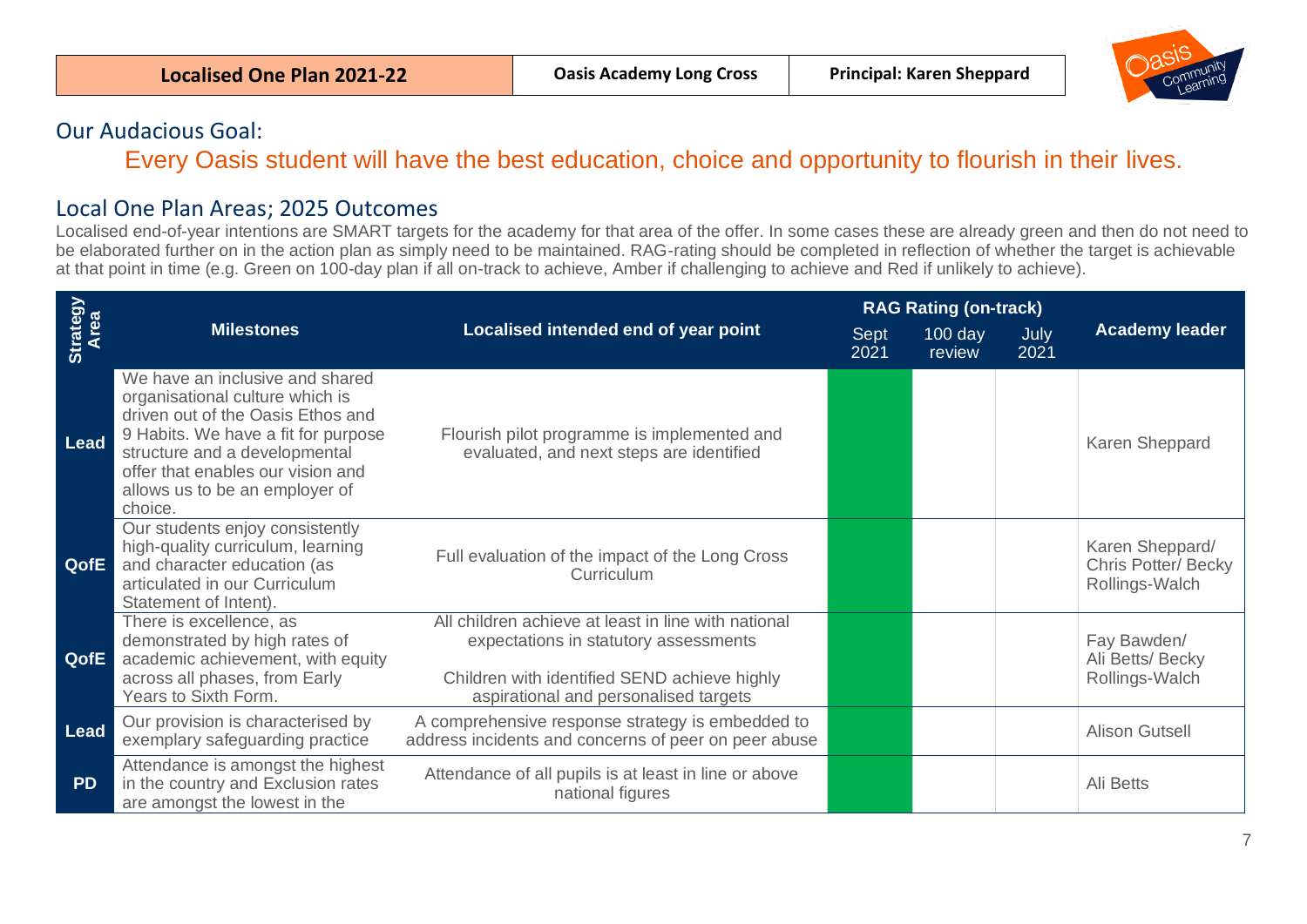|            | <b>Localised One Plan 2021-22</b>                                                                                    |  | <b>Oasis Academy Long Cross</b>                                                                                                                                                                   | <b>Principal: Karen Sheppard</b> |                                                                   |
|------------|----------------------------------------------------------------------------------------------------------------------|--|---------------------------------------------------------------------------------------------------------------------------------------------------------------------------------------------------|----------------------------------|-------------------------------------------------------------------|
|            |                                                                                                                      |  |                                                                                                                                                                                                   |                                  |                                                                   |
|            | country because students are<br>happy and want to attend their<br>academy                                            |  |                                                                                                                                                                                                   |                                  |                                                                   |
| Lead       | Enable our staff and organisation<br>to flourish through our approach to<br>learning and development                 |  | Incremental coaching continues to develop all<br>teachers                                                                                                                                         |                                  | Fay Bawden                                                        |
| Hub        | We work in partnership with our<br>communities to help the local<br>neighbourhood and Academy<br>flourish            |  | Aisling to complete prior to LOP meeting                                                                                                                                                          |                                  | <b>Aisling Bennett</b>                                            |
| Lead       | Oasis Community Learning is an<br>environmentally sustainable<br>education organisation                              |  | Environmental Change Makers have led a whole<br>school project and evaluated their impact                                                                                                         |                                  | Laura East                                                        |
| QofE       | By 2025 100% of Oasis students<br>will be ready for the next stage of<br>their education, employment, or<br>training |  | The Academy has a clear, consistent, and<br>developmental system of transition so that all children<br>have the character and competence to be successful<br>in the next stage of their education |                                  | Karen Sheppard/<br>Fay Bawden/<br><b>Becky Rollings-</b><br>Walch |
| <b>All</b> | All academies are judged to be<br>'Good' or 'Outstanding' by Ofsted<br>by 2025.                                      |  | The Academy receives at least a 'Good' Ofsted<br>judgement in the next inspection                                                                                                                 |                                  |                                                                   |

# <span id="page-7-0"></span>Fundamental Offer Academy Focus Areas

Localised end-of-year intentions are SMART targets for the vision for that area of the offer. In some cases these are already green and then do not need to be elaborated further on in the action plan as simply need to be maintained. RAG-rating should be completed in reflection of whether the target is achievable at that point in time (e.g. Green on 100-day plan if all on-track to achieve, Amber if challenging to achieve and Red if unlikely to achieve).

| Strategy<br>Area | <b>Fundamental Offer</b>                | Localised intended end of year point                                                                                                                                                                                                                                                              | Sept<br>2021 | <b>RAG Rating (on-track)</b><br>$100$ day<br>review | July<br>2021 | <b>Academy leader</b> |
|------------------|-----------------------------------------|---------------------------------------------------------------------------------------------------------------------------------------------------------------------------------------------------------------------------------------------------------------------------------------------------|--------------|-----------------------------------------------------|--------------|-----------------------|
| QofE             | Every child becoming a fluent<br>reader | - In statutory assessments, pupils achieve at least in line with national.<br>- Accelerated Reader is used in Y2-6, allowing children to read confidently and<br>fluently.<br>- Bookwings phonics programme introduced and embedded in Reception and<br>most children achieve the ELG for Reading |              |                                                     |              | <b>Niamh</b>          |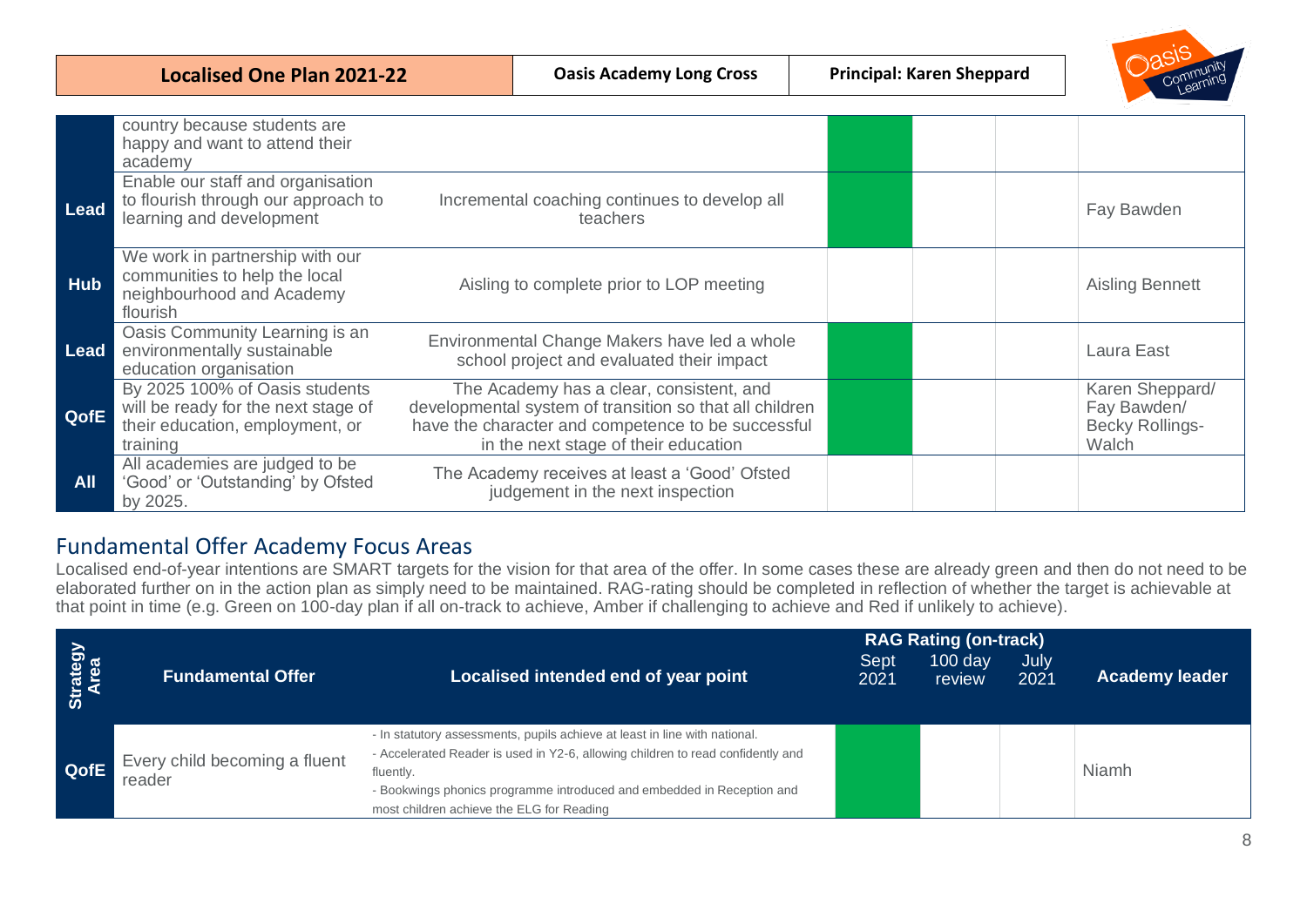|                | <b>Localised One Plan 2021-22</b>                                    |                                                                                                                                                | <b>Oasis Academy Long Cross</b>                                                                                                                                                                                                                                                                                        | <b>Principal: Karen Sheppard</b> | Community     |
|----------------|----------------------------------------------------------------------|------------------------------------------------------------------------------------------------------------------------------------------------|------------------------------------------------------------------------------------------------------------------------------------------------------------------------------------------------------------------------------------------------------------------------------------------------------------------------|----------------------------------|---------------|
|                |                                                                      | to become a fluent reader                                                                                                                      | - Highly bespoke targeted support for pupils with identified SEND to enable them                                                                                                                                                                                                                                       |                                  |               |
| QofE           | Every child to have access to<br>online learning                     | has access to their own iPad.<br>learning if required                                                                                          | - Oasis Horizons initiative is fully embedded and each child and member of staff<br>- The curriculum is being adapted to make effective use of this provision.<br>- iPad champions deliver ongoing training and support to all staff<br>- All children are confident and have the skills to access remote teaching and |                                  | Chris         |
| <b>PD</b>      | Access to high quality mental<br>health support                      | Academy<br>and intervention to address identified need<br>appropriate external support agencies                                                | - Wellbeing champions appointed- clear roles and responsibilities across the<br>- Stepping Stones and Pupil and Family Support Lead provide targeted support<br>- Staff are trained to identify when, where, and how to make referrals to                                                                              |                                  | <b>Becky</b>  |
| <b>PD</b>      | The opportunity to become a<br>student leader or mentor              | * Academy<br>* Community<br>* Diversity<br>* Environment<br>* Digital<br>* Anti bullying ambassadors<br>Representation from across the Academy | Change maker groups established by the end of the year for:                                                                                                                                                                                                                                                            |                                  | Karen         |
| QofE           | The opportunity to be part of a<br>school production                 | twice per year.<br>$- Y6$                                                                                                                      | All children take part in a class production/assemblies to parents and their peers<br>Performances feature as part of our extracurricular club offer for all children in YR                                                                                                                                            |                                  | Karen/Fay     |
| QofE           | The opportunity to be part of<br>an academy team                     | internal and external opponents                                                                                                                | Children have had opportunity to represent class or whole Academy team against                                                                                                                                                                                                                                         |                                  | Chris         |
| QofE           | The opportunity to play a<br>musical instrument                      | experience playing a range of instruments                                                                                                      | The whole Academy music curriculum provides opportunities for all pupils to                                                                                                                                                                                                                                            |                                  | Jill          |
| <b>B&amp;A</b> | The opportunity to play an<br>active part in the Hub or<br>community | curriculum entitlement for every child<br>- Pupil change maker programme is in place                                                           | - Community projects will thread through our curriculum and become part of our                                                                                                                                                                                                                                         |                                  | Karen/Aisling |
| QofE           | The opportunity to attend a<br>residential trip                      |                                                                                                                                                | All Y6 children to be given opportunity to attend a residential trip - London                                                                                                                                                                                                                                          |                                  | Chris/Y6 team |

へに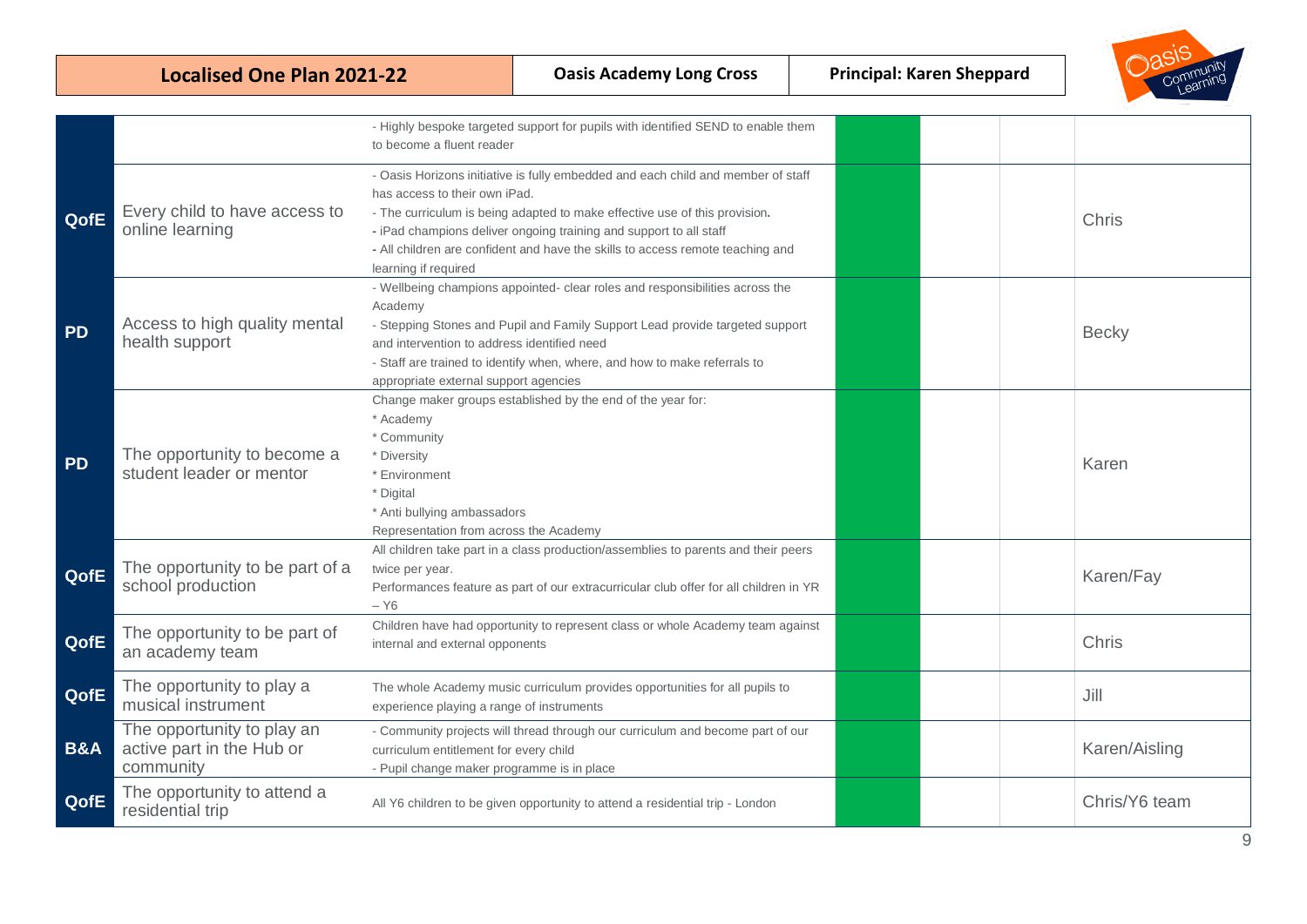|      | <b>Localised One Plan 2021-22</b>                                    |                                                               | <b>Oasis Academy Long Cross</b>                                                                                                                                         | <b>Principal: Karen Sheppard</b> |     |
|------|----------------------------------------------------------------------|---------------------------------------------------------------|-------------------------------------------------------------------------------------------------------------------------------------------------------------------------|----------------------------------|-----|
| QofE | The opportunity to visit an art<br>gallery, museum, and a<br>theatre | Academy<br>gallery, museum, or theatre by the end of the year | Our key experiences and educational visits and visitors offer is mapped across the<br>All children in the relevant year groups have had the opportunity to visit an art |                                  | Fay |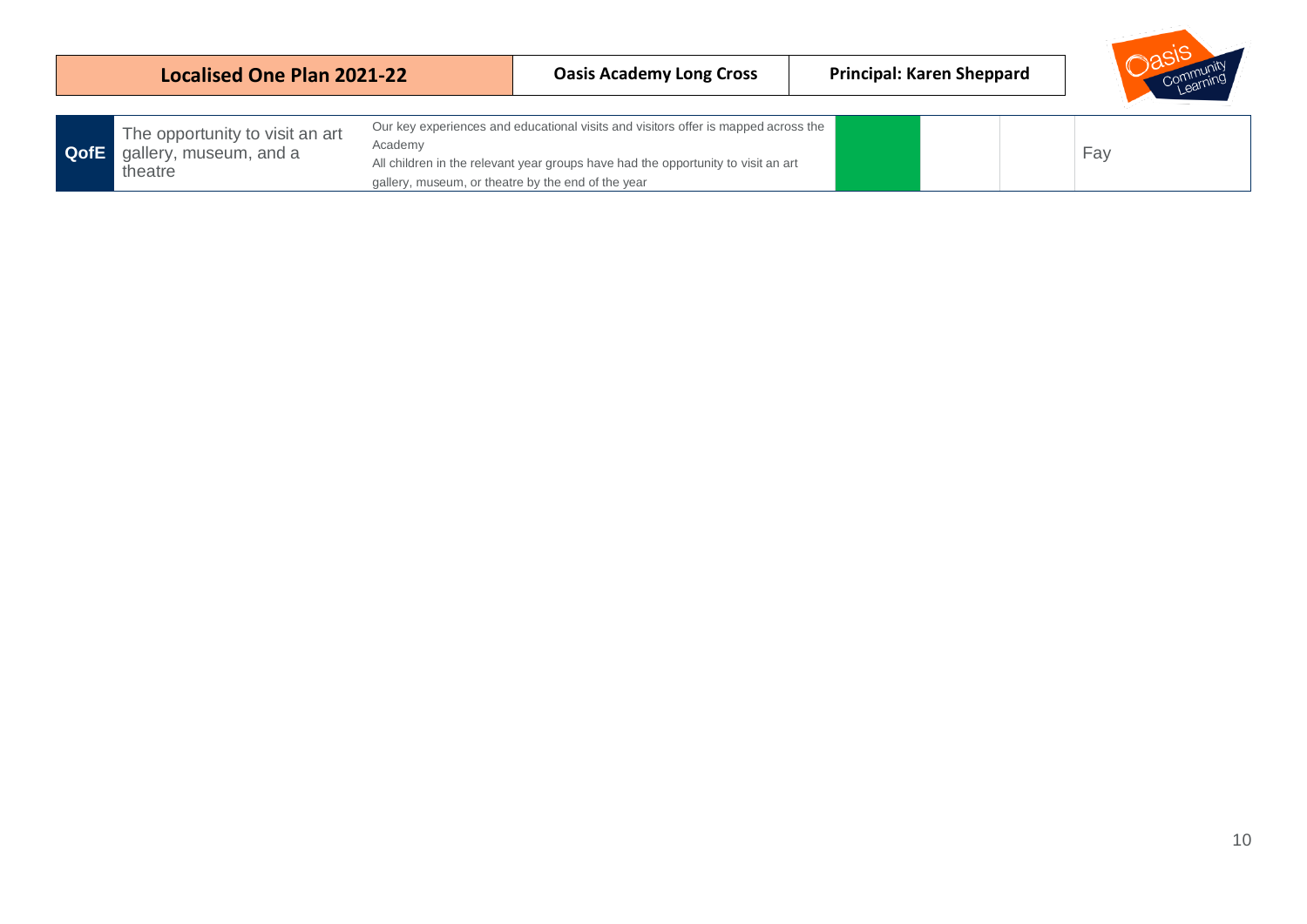| <b>Principal: Karen Sheppard</b><br><b>Oasis Academy Long Cross</b><br>Localised One Plan 2021-22 |  |  |  | Communit |
|---------------------------------------------------------------------------------------------------|--|--|--|----------|
|---------------------------------------------------------------------------------------------------|--|--|--|----------|

## <span id="page-10-0"></span>Summary Strategic Priorities

These are taken from:

- Academy SEF identified areas for each category
- The OCL Curriculum Statement of Intent content that the academy feels they need to be a local strategy priority to meet the intent document.
- Any of the One Plan Areas above that the academy feels they need to be a local strategy priority to achieve the SMART targets set for the year.
- Any of the Fundamental Offer above that the academy feels they need to be a local strategy priority to achieve the SMART targets set for the year.

| <b>Behaviour and</b><br><b>Quality of Education</b><br><b>Attitudes</b>                                                                     |                                                                                                                                                                        | <b>Personal</b><br><b>Development</b>                                                   | <b>Effectiveness of</b><br><b>Leadership and</b><br><b>Management</b>                     | <b>Early Years</b>                                                                                       | Development of hub/<br>community  | <b>Resource Base</b>                                                                |
|---------------------------------------------------------------------------------------------------------------------------------------------|------------------------------------------------------------------------------------------------------------------------------------------------------------------------|-----------------------------------------------------------------------------------------|-------------------------------------------------------------------------------------------|----------------------------------------------------------------------------------------------------------|-----------------------------------|-------------------------------------------------------------------------------------|
| <b>LINK</b>                                                                                                                                 | <b>LINK</b>                                                                                                                                                            | <b>LINK</b>                                                                             | <b>LINK</b>                                                                               | <b>LINK</b>                                                                                              | <b>LINK</b>                       |                                                                                     |
| Ensure the percentage<br>of children achieve in<br>R, W,M at least in line<br>with national                                                 | Ensure attendance of<br>all pupils is in line or<br>above national                                                                                                     | Further challenge<br>discrimination<br>through the<br>curriculum                        | Further develop the<br>academy culture of<br>professional<br>development and<br>wellbeing | Ensure that the new<br><b>EYFS</b> statutory<br>curriculum is fully<br>integrated into the<br>OALC offer | To be confirmed at<br>LOP meeting | Embed the use of the<br>GRID to empower<br>every child in the RB<br>to have a voice |
| Ensure that the leadership<br>of teaching assistants is<br>consistently highly<br>effective                                                 | Ensure that children<br>are equipped with the<br>knowledge, skills and<br>opportunities to make<br>a positive<br>contribution to the<br>school and wider<br>community. | Further build on the<br>academy offer for<br>pupils to develop<br>talents and interests |                                                                                           |                                                                                                          |                                   |                                                                                     |
| <b>Embed Oasis</b><br>Horizons Project so<br>that it consistently<br>enhances the quality of<br>teaching and learning<br>across the Academy |                                                                                                                                                                        |                                                                                         |                                                                                           |                                                                                                          |                                   |                                                                                     |
|                                                                                                                                             |                                                                                                                                                                        |                                                                                         |                                                                                           |                                                                                                          |                                   |                                                                                     |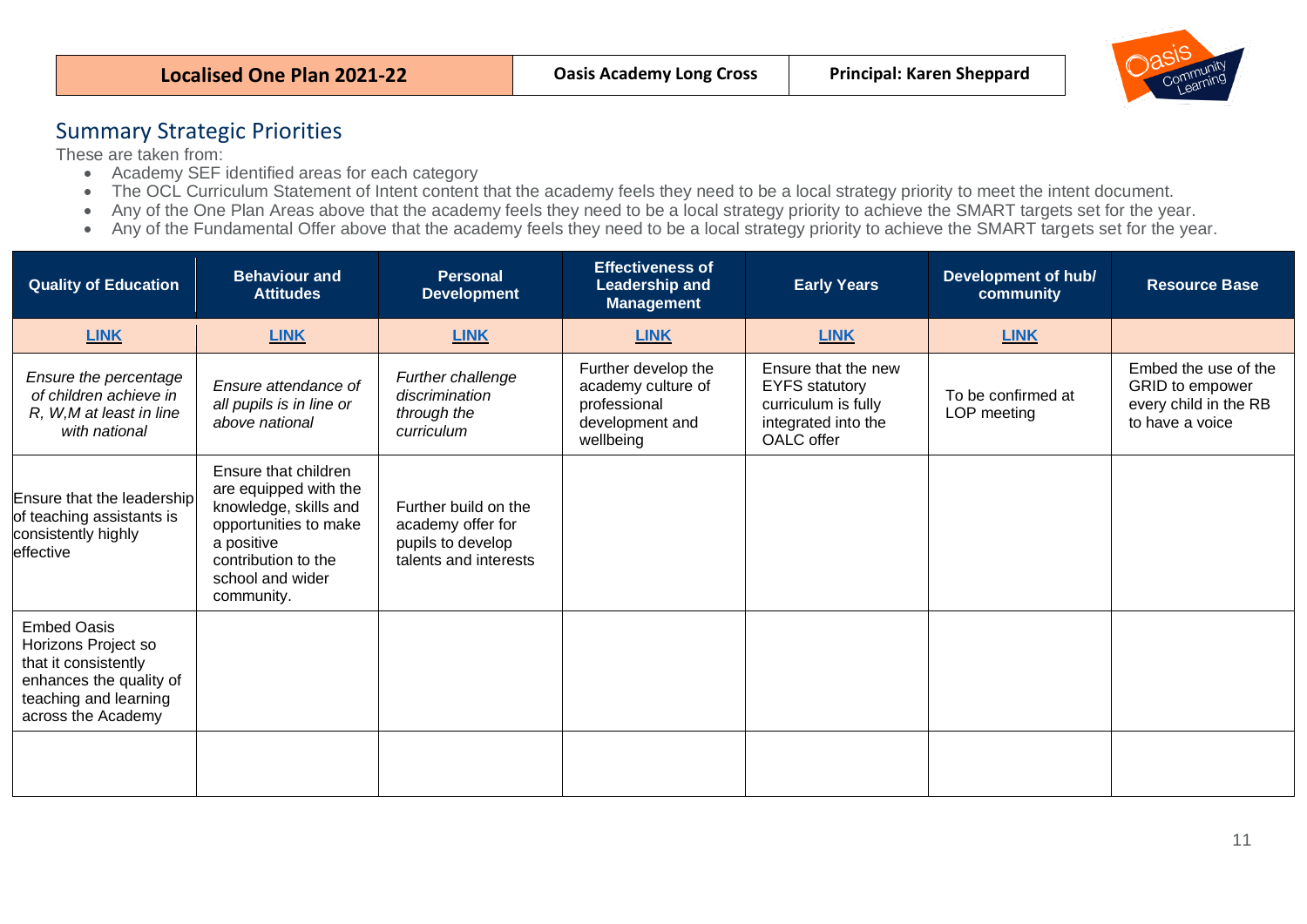|  |  | Localised One Plan 2021-22 |
|--|--|----------------------------|
|  |  |                            |



<span id="page-11-0"></span>Academy Development Plan: Strategic Level

## <span id="page-11-1"></span>Quality of education

| Key Developments needed for swift progression:<br>(Taken from Summary Strategic Priorities table)                                                                                              |                |                             |  | <b>Success Criteria</b>                                                                                                                                                                                                                                                                                                                                                                                                |                                  |                                 |  |
|------------------------------------------------------------------------------------------------------------------------------------------------------------------------------------------------|----------------|-----------------------------|--|------------------------------------------------------------------------------------------------------------------------------------------------------------------------------------------------------------------------------------------------------------------------------------------------------------------------------------------------------------------------------------------------------------------------|----------------------------------|---------------------------------|--|
| • Ensure that the leadership of teaching assistants is consistently highly<br>effective<br>• On-Going - ensure the percentage of children achieve in R, W, M at least in<br>line with national |                |                             |  | • Teachers and teaching assistants have a clear understanding of their<br>roles and responsibilities<br>• Leadership and deployment of teaching assistants is highly effective<br>across the academy and as a result impacts positively on pupil<br>attainment and progress<br>• The attainment and progress of disadvantaged pupils is in line with others<br>• Published outcomes are at least in line with national |                                  |                                 |  |
| <b>KEY ACTIONS</b>                                                                                                                                                                             |                |                             |  |                                                                                                                                                                                                                                                                                                                                                                                                                        |                                  |                                 |  |
| Action (Academy Leaders and/or<br>Services) delete as appropriate                                                                                                                              | Team<br>Leader | Timescale                   |  | Resource/<br>Cost/Budget                                                                                                                                                                                                                                                                                                                                                                                               | Monitoring evidence of<br>impact | Completion or<br>further action |  |
| Ensure that the leadership of teaching assistants is consistently highly effective                                                                                                             |                |                             |  |                                                                                                                                                                                                                                                                                                                                                                                                                        |                                  |                                 |  |
| Academy: Action<br>Launch and deliver DELTA programme<br>Deliver training to all staff                                                                                                         | AB             | Termly                      |  | CPD time<br>Release time for<br>implementation<br>team                                                                                                                                                                                                                                                                                                                                                                 |                                  |                                 |  |
| Academy: Action<br>Precise and ambitious target setting for all<br>pupils reflect national expectations                                                                                        | <b>FB</b>      | Term 1                      |  | Meeting time                                                                                                                                                                                                                                                                                                                                                                                                           |                                  |                                 |  |
| Academy: Action<br>Raising attainment meetings for all year<br>groups                                                                                                                          | <b>FB</b>      | Weekly/fortnightly          |  | Meeting time                                                                                                                                                                                                                                                                                                                                                                                                           |                                  |                                 |  |
| Academy: Action<br>Assessment used effectively to inform<br>teaching, ensure provision is responsive and<br>that intervention is fluid.                                                        | <b>FB</b>      | Daily, weekly & T2, 4 and 6 |  | Leadership<br>time<br><b>PPA</b>                                                                                                                                                                                                                                                                                                                                                                                       |                                  |                                 |  |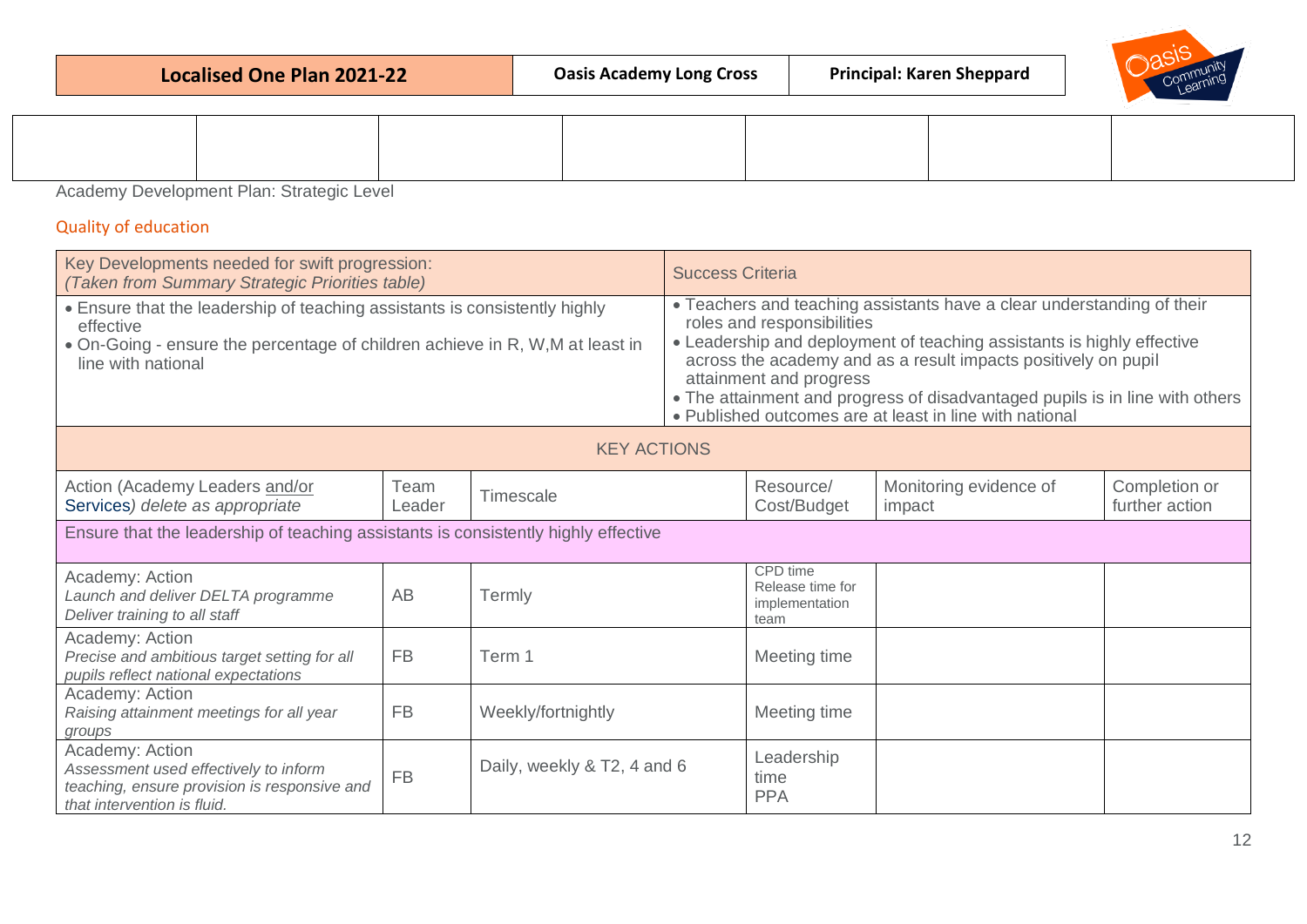

| Embed Oasis Horizons Project so that it consistently enhances the quality of teaching and learning across the Academy |    |          |                                                           |  |
|-----------------------------------------------------------------------------------------------------------------------|----|----------|-----------------------------------------------------------|--|
| Academy: Action<br>iPad champions plan and deliver CPD<br>review for all staff                                        | CP | Termly   | CPD time                                                  |  |
| Academy: Action<br>plan and deliver continued training package<br>for children                                        | CP | Termly   | Timetable                                                 |  |
| Academy: Action<br>research, plan and implement use of iPads<br>for effective assessment in the wider<br>curriculum   | CP | On-going | Curriculum<br>leadership/iPad<br>champion<br>release time |  |

## <span id="page-12-0"></span>Behaviour and attitudes

| Key Developments needed for swift progression:<br>(Taken from Summary Strategic Priorities table)                                                                                                                                      |                |                  | <b>Success Criteria</b> |                                                                                       |                                                                                                                                                                                                                |                                 |
|----------------------------------------------------------------------------------------------------------------------------------------------------------------------------------------------------------------------------------------|----------------|------------------|-------------------------|---------------------------------------------------------------------------------------|----------------------------------------------------------------------------------------------------------------------------------------------------------------------------------------------------------------|---------------------------------|
| . Ensure that children are equipped with the knowledge, skills and<br>opportunities to make a positive contribution to the school and wider<br>community.<br>• On-going - Ensure attendance of all pupils is in line or above national |                |                  |                         | school and/or the wider community<br>the local community<br>• Behaviour is impeccable | . Pupils make a highly positive, tangible contribution to the life of the<br>• The academy enjoys a positive and well-respected reputation amongst<br>• Ofsted grading of Behaviour & Attitudes is outstanding |                                 |
| <b>KEY ACTIONS</b>                                                                                                                                                                                                                     |                |                  |                         |                                                                                       |                                                                                                                                                                                                                |                                 |
| Action (Academy Leaders and/or<br>Services) delete as appropriate                                                                                                                                                                      | Team<br>Leader | <b>Timescale</b> |                         | Resource/<br>Cost/Budget                                                              | Monitoring evidence of<br>impact                                                                                                                                                                               | Completion or<br>further action |
| Ensure that children are equipped with the knowledge, skills, and opportunities to make a positive contribution to the school and wider community.                                                                                     |                |                  |                         |                                                                                       |                                                                                                                                                                                                                |                                 |
| Academy: Action<br>Launch and deliver the revised behaviour<br>policy<br>Launch and deliver training on use of<br>recognition boards                                                                                                   | CP/AB          | Term 1           |                         | CPD time<br>/INSET                                                                    |                                                                                                                                                                                                                |                                 |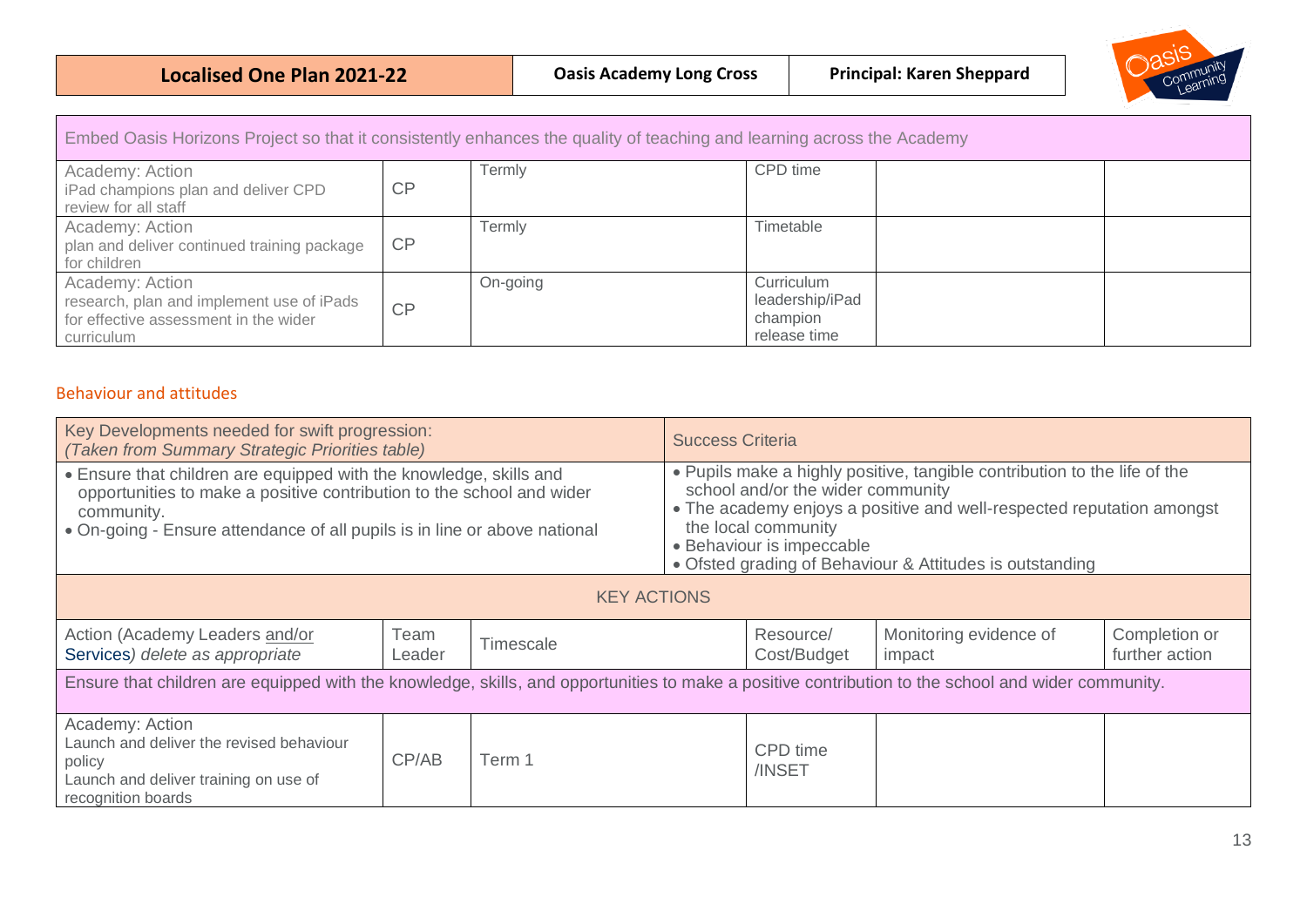| <b>Localised One Plan 2021-22</b> |  |  |
|-----------------------------------|--|--|
|                                   |  |  |



| Academy: Action<br>Revise behaviour policy in light of<br><b>Relationships Policy</b>                                                                                             | <b>BRW/CP</b> |        | Leadership<br>time |  |  |
|-----------------------------------------------------------------------------------------------------------------------------------------------------------------------------------|---------------|--------|--------------------|--|--|
| On-going - Ensure attendance of all pupils is in line or above national                                                                                                           |               |        |                    |  |  |
| Academy: Action<br>Precise and ambitious target setting<br>including for PAs                                                                                                      | AB            | Term 1 | Leadership<br>time |  |  |
| Academy: Action<br>SOL tracker updated weekly with actions<br>and impact identified                                                                                               | AB            | Weekly | Leadership<br>time |  |  |
| Academy: Action<br>Weekly attendance meetings to identify<br>actions                                                                                                              | AB            | Weekly | Leadership<br>time |  |  |
| Academy: Action<br>Attendance lead provides every teacher with<br>a weekly copy of their class attendance and<br>trends to enable teachers to drive<br>improvements in attendance | AB            | Weekly | Leadership<br>time |  |  |
| Academy: Action<br>Service: Action                                                                                                                                                |               |        |                    |  |  |

## <span id="page-13-0"></span>Personal development

| Key Developments needed for swift progression:<br>(Taken from Summary Strategic Priorities table)                                                        | <b>Success Criteria</b>                                                                                                                                                                                                                                                                                                                                                                                                                                                                                                      |
|----------------------------------------------------------------------------------------------------------------------------------------------------------|------------------------------------------------------------------------------------------------------------------------------------------------------------------------------------------------------------------------------------------------------------------------------------------------------------------------------------------------------------------------------------------------------------------------------------------------------------------------------------------------------------------------------|
| • Further build on the academy offer for pupils to develop talents and interests<br>• On-Going - further challenge discrimination through the curriculum | • Opportunities for pupils to develop their talents and interests are of<br>exceptional quality.<br>• The wider _ curriculum offers a rich set of experiences for all pupils<br>• The percentage of disadvantaged pupils taking places in clubs is in line<br>with other pupils<br>• The school culture and curriculum identifies and celebrates difference<br>• Bullying, harassment, and violence are never tolerated by any member of<br>the school community.<br>• Ofsted grading of Personal Development is outstanding |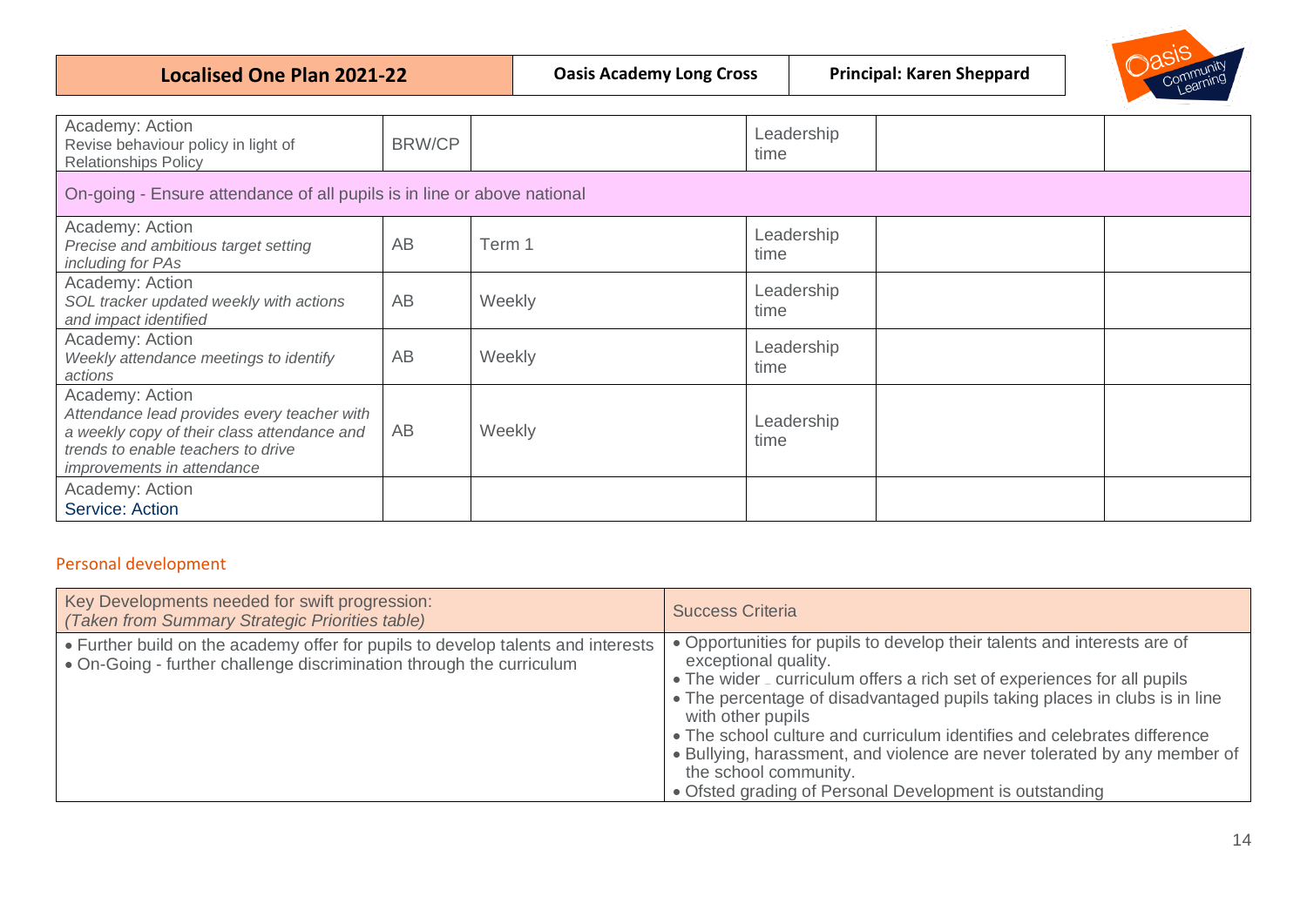**Localised One Plan 2021-22 Dasis Academy Long Cross** Principal: Karen Sheppard



| <b>KEY ACTIONS</b>                                                                                                                          |                |           |                          |                                  |                                 |
|---------------------------------------------------------------------------------------------------------------------------------------------|----------------|-----------|--------------------------|----------------------------------|---------------------------------|
| Action (Academy Leaders and/or<br>Services) delete as appropriate                                                                           | Team<br>Leader | Timescale | Resource/<br>Cost/Budget | Monitoring evidence of<br>impact | Completion or<br>further action |
| Further build on the academy offer for pupils to develop talents and interests                                                              |                |           |                          |                                  |                                 |
| Academy: Action<br>Map out opportunities for children to develop<br>their personal talents and interests                                    | FB/CP          | T1        | Leadership time          |                                  |                                 |
| Academy: Action<br>Plan and deliver theme weeks: music, sport,<br>art etc                                                                   | FB/CP          | Termly    | Timetabled               |                                  |                                 |
| Academy: Action<br>Use of whole Academy recognition<br>board as part of celebration assembly                                                | FB/CP          | On-going  | Assembly time            |                                  |                                 |
| On-Going - further challenge discrimination through the curriculum                                                                          |                |           |                          |                                  |                                 |
| Academy: Action<br>Every curriculum subject to be reviewed<br>through the lens of anti-discrimination to<br>actively promote representation | KS             | On-going  | Leadership time          |                                  |                                 |
| Academy: Action<br>Agents for Change - diversity' pupil,<br>parents and staff team review curriculum<br>subjects                            | KS             | On-going  | Leadership time          |                                  |                                 |
| Academy: Action<br>Service: Action                                                                                                          |                |           |                          |                                  |                                 |
| Academy: Action<br>Service: Action                                                                                                          |                |           |                          |                                  |                                 |

<span id="page-14-0"></span>Effectiveness of leadership and management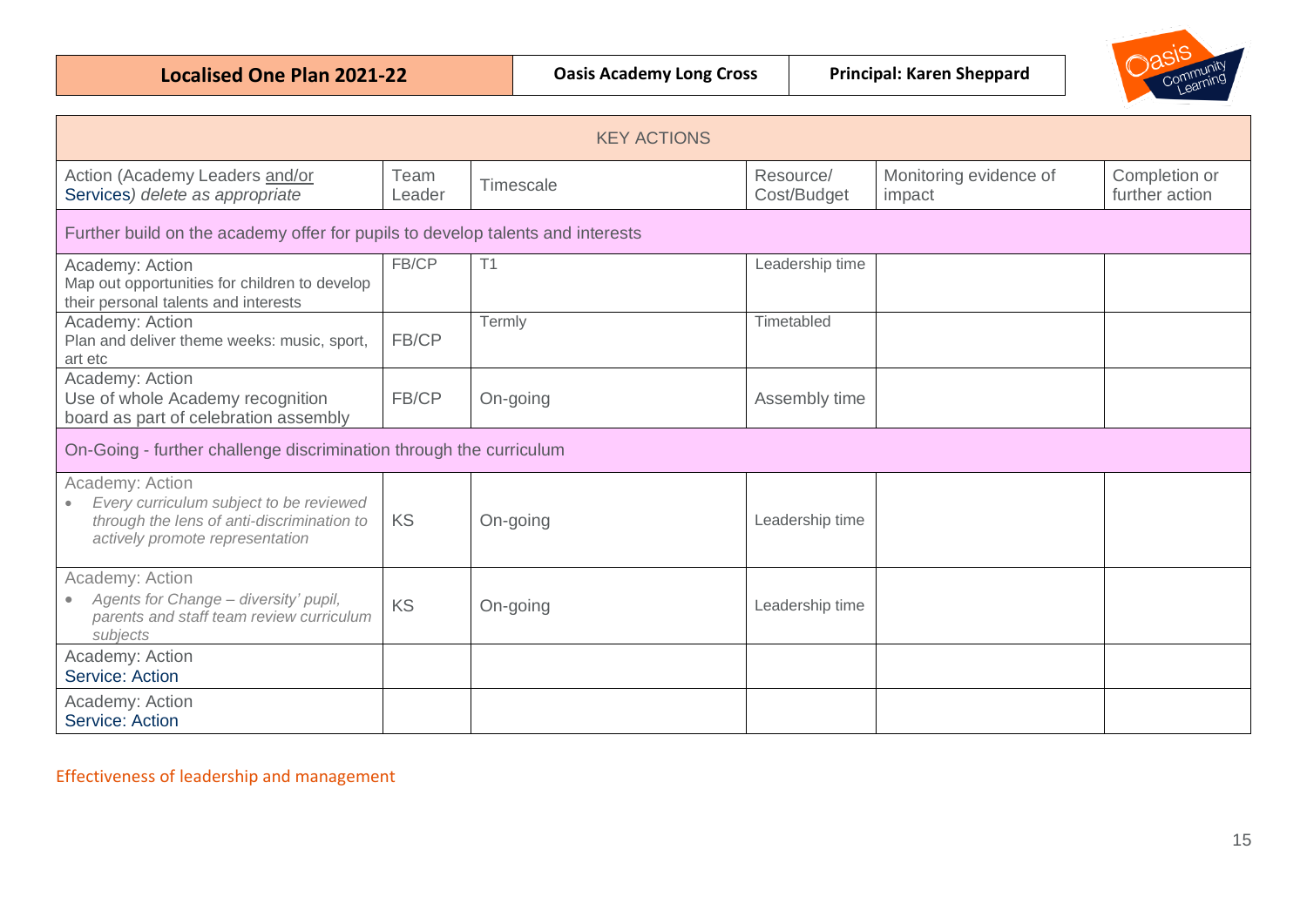| <b>Localised One Plan 2021-22</b> | <b>Oasis Academy Long Cross</b> | <b>Principal: Karen Sheppard</b> |  |  |
|-----------------------------------|---------------------------------|----------------------------------|--|--|
|-----------------------------------|---------------------------------|----------------------------------|--|--|

| Key Developments needed for swift progression:<br>(Taken from Summary Strategic Priorities table)                                                                                                                                            |                |                    | <b>Success Criteria</b>                                                                                                                                                                                                                                                                                                                                |                                                             |                                  |                                 |
|----------------------------------------------------------------------------------------------------------------------------------------------------------------------------------------------------------------------------------------------|----------------|--------------------|--------------------------------------------------------------------------------------------------------------------------------------------------------------------------------------------------------------------------------------------------------------------------------------------------------------------------------------------------------|-------------------------------------------------------------|----------------------------------|---------------------------------|
| • Further develop the academy culture of professional development and wellbeing                                                                                                                                                              |                |                    | • A trust culture is fully established across the academy<br>• All staff perceive themselves as leaders and have a clear understanding<br>of and take responsibility for their individual roles<br>• Curriculum subject leads talk confidently and with authority about their<br>subject<br>• Ofsted grading of Leadership & Management is outstanding |                                                             |                                  |                                 |
|                                                                                                                                                                                                                                              |                | <b>KEY ACTIONS</b> |                                                                                                                                                                                                                                                                                                                                                        |                                                             |                                  |                                 |
| Action (Academy Leaders and/or<br>Services) delete as appropriate                                                                                                                                                                            | Team<br>Leader | Timescale          |                                                                                                                                                                                                                                                                                                                                                        | Resource/<br>Cost/Budget                                    | Monitoring evidence of<br>impact | Completion or<br>further action |
| Deliver the Flourish pilot programme                                                                                                                                                                                                         |                |                    |                                                                                                                                                                                                                                                                                                                                                        |                                                             |                                  |                                 |
| Academy: Action<br>Ensure all leadership and staff training is<br>complete                                                                                                                                                                   | KS             | 2021-22            |                                                                                                                                                                                                                                                                                                                                                        | CPD time                                                    |                                  |                                 |
| Academy: Action<br>Launch professional development cycle                                                                                                                                                                                     | KS             | T <sub>2</sub>     |                                                                                                                                                                                                                                                                                                                                                        | Release time<br>for professional<br>development<br>meetings |                                  |                                 |
| Academy: Action<br>CPD is planned to meet the needs of staff                                                                                                                                                                                 | <b>FB</b>      | On-going           |                                                                                                                                                                                                                                                                                                                                                        | CPD time                                                    |                                  |                                 |
| Further develop curriculum leadership                                                                                                                                                                                                        |                |                    |                                                                                                                                                                                                                                                                                                                                                        |                                                             |                                  |                                 |
| Academy: Action<br>Map out release time for leaders to work with<br>member of ASLT to monitor, evaluate and<br>identify next steps for their subject                                                                                         | KS             | Termly             |                                                                                                                                                                                                                                                                                                                                                        | Cover required<br>for leaders                               |                                  |                                 |
| Academy: Action<br>Structured series of termly CPD support for<br>curriculum leaders to further develop their<br>understanding of the Education Inspection<br>Framework and confidence in talking about<br>their subject to external parties | <b>FB</b>      | Termly             |                                                                                                                                                                                                                                                                                                                                                        | CPD time                                                    |                                  |                                 |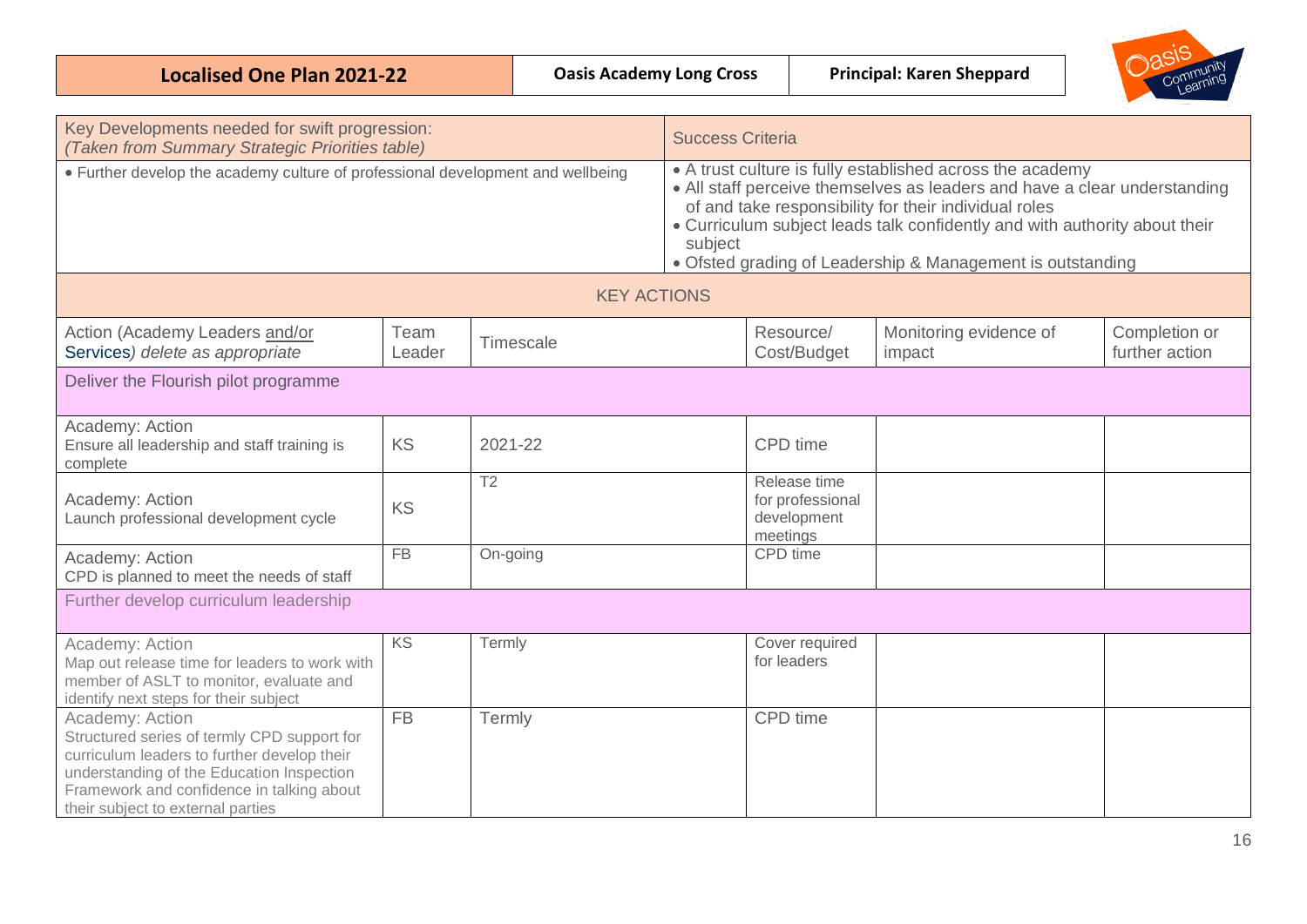

| Academy wellbeing pledge is developed and brought to life for everyone in the Academy                                      |             |          |                             |  |  |
|----------------------------------------------------------------------------------------------------------------------------|-------------|----------|-----------------------------|--|--|
| Academy: Action<br>Regular wellbeing CPD continues to feature<br>throughout the year as part of our CPD offer              | <b>BRW</b>  | Termly   | CPD time                    |  |  |
| Academy: Action<br>Continued review of Academy policies<br>explicitly linked to reducing unnecessary<br>workload for staff | <b>ASLT</b> | On-going | <b>ASLT</b> meeting<br>time |  |  |
| Academy: Action<br>Continued development of the Feedback and<br>Marking policy                                             | FB/KS       | Termly   | CPD time                    |  |  |
| Academy: Action<br>Comprehensive Relationships policy for<br>children and staff is planned and<br>implemented              | <b>BRW</b>  | On-going | Leadership time             |  |  |
| Academy: Action<br>Service: Action                                                                                         |             |          |                             |  |  |
| Academy: Action<br>Service: Action                                                                                         |             |          |                             |  |  |

## <span id="page-16-0"></span>EYFS

| Key Developments needed for swift progression:<br>(Taken from Summary Strategic Priorities table) | <b>Success Criteria</b>                                                                                                                                                                                                                                                                                                                                                   |  |  |  |
|---------------------------------------------------------------------------------------------------|---------------------------------------------------------------------------------------------------------------------------------------------------------------------------------------------------------------------------------------------------------------------------------------------------------------------------------------------------------------------------|--|--|--|
| . Ensure that the new EYFS statutory curriculum is fully integrated into the OALC<br>offer        | • The new statutory EYFS curriculum is fully embedded within the OALC<br><b>EYFS offer</b><br>• Staff subject knowledge is high and consequently the curriculum is used<br>to effective plan, teach and assess learning<br>• Children make rapid progress from their starting points and achieve the<br>best possible outcomes<br>• Ofsted grading of EYFS is outstanding |  |  |  |
| <b>KEY ACTIONS</b>                                                                                |                                                                                                                                                                                                                                                                                                                                                                           |  |  |  |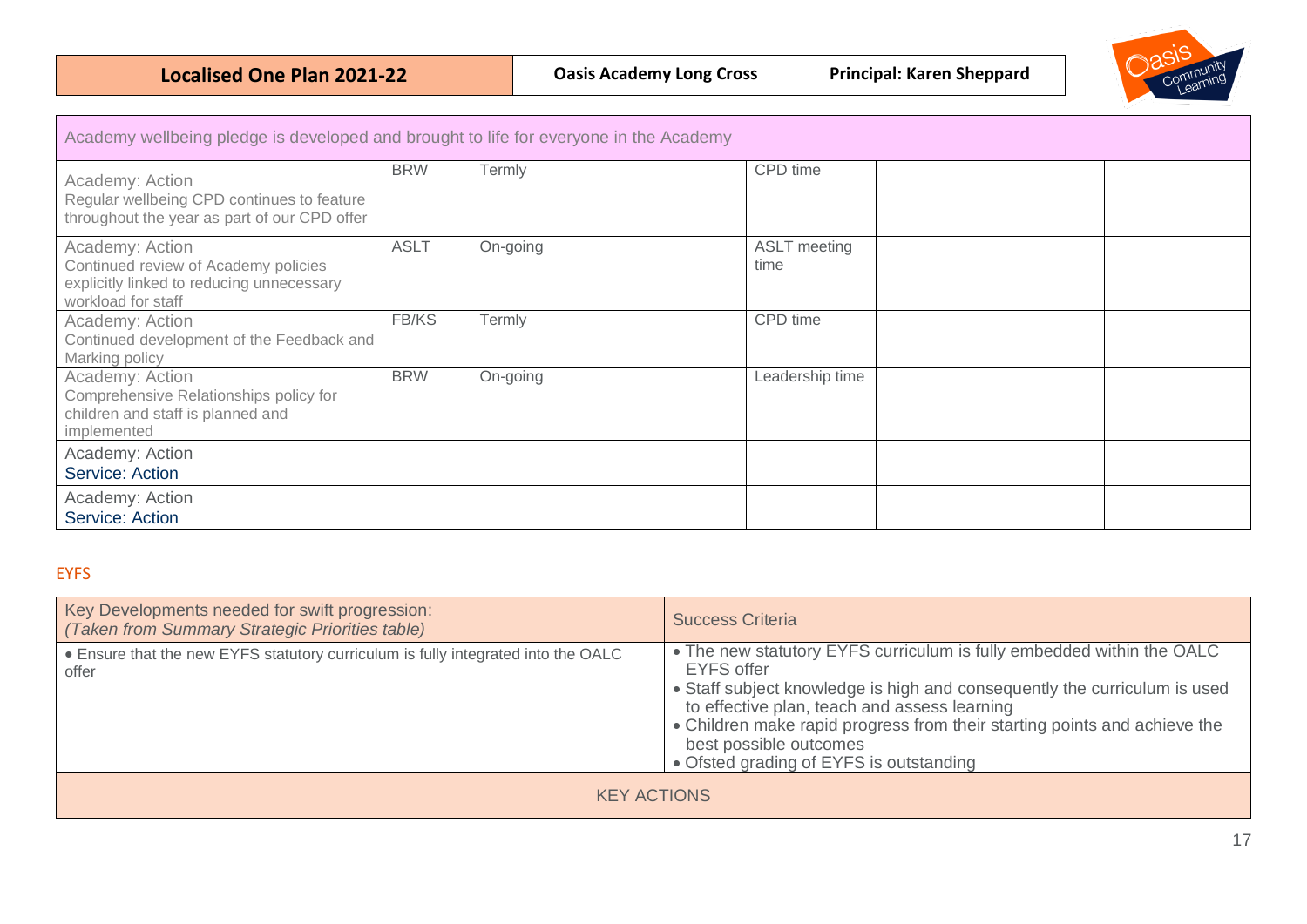**Localised One Plan 2021-22 Dasis Academy Long Cross** Principal: Karen Sheppard



| Action (Academy Leaders and/or<br>Services) delete as appropriate                  | Team<br>Leader | Timescale            | Resource/<br>Cost/Budget | Monitoring evidence of<br>impact | Completion or<br>further action |
|------------------------------------------------------------------------------------|----------------|----------------------|--------------------------|----------------------------------|---------------------------------|
| Academy: Action<br>Deliver staff training on new EYFS statutory<br>curriculum      | KS             | T6 (20/21)           | CPD time                 |                                  |                                 |
| Academy: Action<br>Embed new statutory curriculum into existing<br>OALC offer      | EB             | T1                   | Leadership time          |                                  |                                 |
| Academy: Action<br>Review assessment systems in line with new<br>curriculum        | <b>FB</b>      | T <sub>1</sub>       | Leadership time          |                                  |                                 |
| Academy: Action<br>Deliver staff training on revised assessment                    | <b>FB</b>      | T1<br>T <sub>6</sub> | CPD time                 |                                  |                                 |
| Academy: Action<br>Plan and deliver staff training on sustained<br>shared thinking | <b>KS/EB</b>   | Termly               | CPD time                 |                                  |                                 |
| Academy: Action<br>Service: Action                                                 |                |                      |                          |                                  |                                 |

## Specialist Resource Base

| Key Developments needed for swift progression:<br>(Taken from Summary Strategic Priorities table) | <b>Success Criteria</b>                                                                                                                                                                                                                                                                                                                                                                                                                                                                                                                                                                                             |  |  |  |  |
|---------------------------------------------------------------------------------------------------|---------------------------------------------------------------------------------------------------------------------------------------------------------------------------------------------------------------------------------------------------------------------------------------------------------------------------------------------------------------------------------------------------------------------------------------------------------------------------------------------------------------------------------------------------------------------------------------------------------------------|--|--|--|--|
| • Embed the use of the GRID to empower every child in the RB to have a voice.                     | • All Resource Base children have planned opportunities to use GRID to<br>scaffold and support communication.<br>• All Resource Base staff have knowledge and expertise to use GRID to<br>support communication and to differentiate tasks to support learning.<br>• Some children will increase communication though the use of GRID and<br>this will be captured through summative and formative assessment<br>• Grid is used across all curriculum areas to enhance and support<br>communication and access within them.<br>• Parents have the knowledge to effectively use GRID at home with their<br>children. |  |  |  |  |
| <b>KEY ACTIONS</b>                                                                                |                                                                                                                                                                                                                                                                                                                                                                                                                                                                                                                                                                                                                     |  |  |  |  |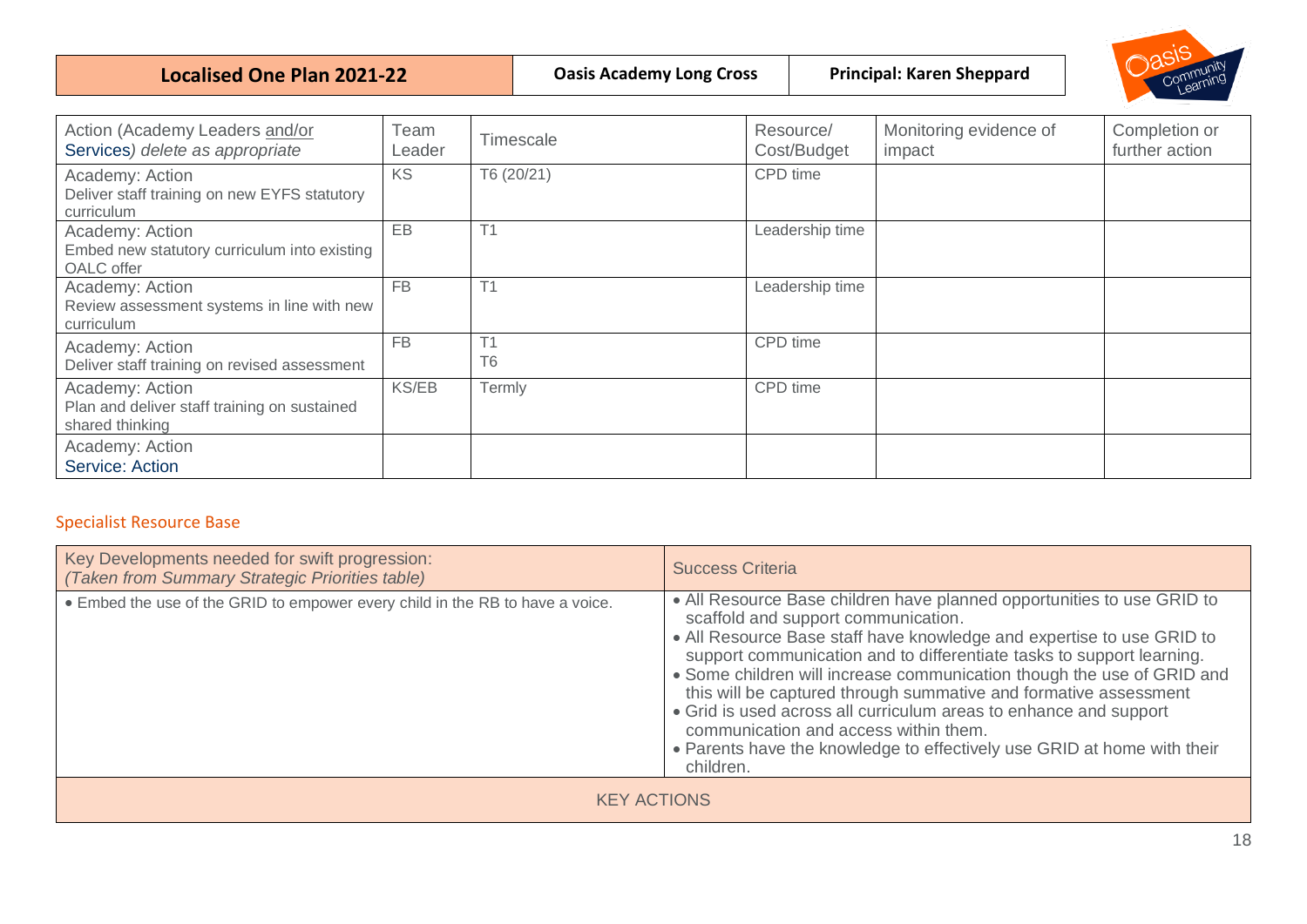**Localised One Plan 2021-22 Dasis Academy Long Cross** Principal: Karen Sheppard



| Action (Academy Leaders and/or<br>Services) delete as appropriate                                                                    | Team<br>Leader | Timescale                                                           | Resource/<br>Cost/Budget                               | Monitoring evidence of<br>impact | Completion or<br>further action |
|--------------------------------------------------------------------------------------------------------------------------------------|----------------|---------------------------------------------------------------------|--------------------------------------------------------|----------------------------------|---------------------------------|
| Academy: Action<br>Deliver training from internal and<br>external providers to increase<br>knowledge.                                | <b>BRW</b>     | Term 1 (Launch)<br>Ongoing                                          | Initial cost of<br>License<br><b>INSET</b><br>CPD time |                                  |                                 |
| Academy: Action<br>Embed a classroom timetable where<br>GRID can be used                                                             | <b>BRW</b>     | Term 1                                                              | <b>CPD</b>                                             |                                  |                                 |
| Academy: Action<br>Review the effectiveness of GRID use<br>with all children baseline assessment<br>and ongoing summative assessment | <b>BRW</b>     | Term 1<br>Every term through the<br>monitoring and evaluation cycle | <b>CPD</b><br>Termly in<br>class<br>evaluations        |                                  |                                 |
| Academy: Action<br>All parents to receive Initial training from<br>internal and external providers<br>throughout the year            | <b>BRW</b>     | Term 1<br>Ongoing                                                   | <b>CPD</b>                                             |                                  |                                 |
| Academy: Action                                                                                                                      |                |                                                                     |                                                        |                                  |                                 |

# <span id="page-18-0"></span>Development of hub/community

| Key Developments needed for swift progression:<br>(Taken from Summary Strategic Priorities table) | <b>Success Criteria</b>          |  |  |  |  |
|---------------------------------------------------------------------------------------------------|----------------------------------|--|--|--|--|
| • To be confirmed at LOP meeting                                                                  | • To be confirmed at LOP meeting |  |  |  |  |
| <b>KEY ACTIONS</b>                                                                                |                                  |  |  |  |  |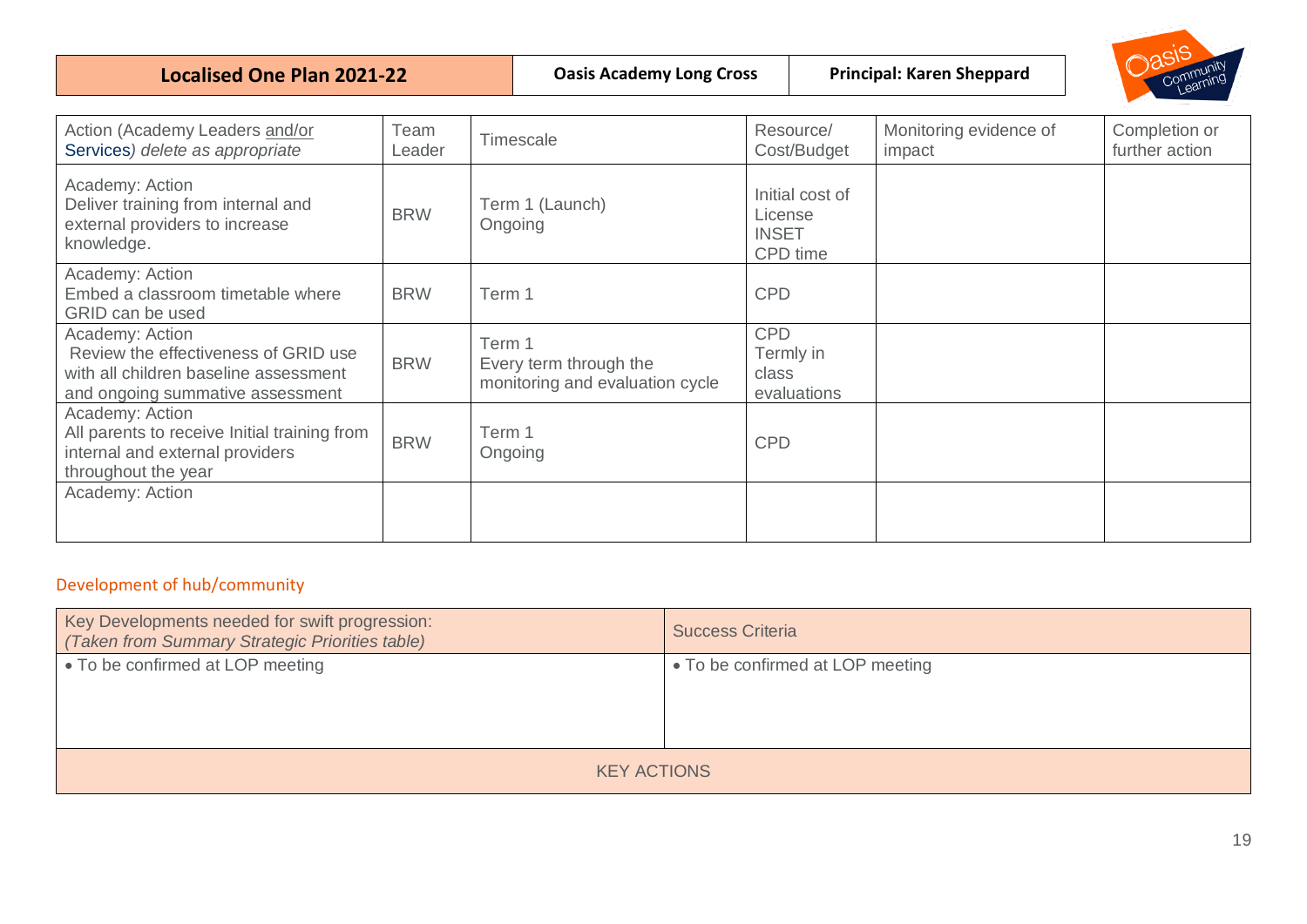| Localised One Plan 2021-22 | <b>Oasis Academy Long Cross</b> | <b>Principal: Karen Sheppard</b> | Commu |
|----------------------------|---------------------------------|----------------------------------|-------|
|----------------------------|---------------------------------|----------------------------------|-------|

| Community<br>Learning |  |
|-----------------------|--|
|                       |  |

| Action (Academy Leaders and/or<br>Services) delete as appropriate | Team<br>Leader | Timescale | Resource/<br>Cost/Budget | Monitoring evidence of<br>impact | Completion or<br>further action |
|-------------------------------------------------------------------|----------------|-----------|--------------------------|----------------------------------|---------------------------------|
| Academy: Action<br>Service: Action                                |                |           |                          |                                  |                                 |
| Academy: Action<br>Service: Action                                |                |           |                          |                                  |                                 |
| Academy: Action<br>Service: Action                                |                |           |                          |                                  |                                 |
| Academy: Action<br>Service: Action                                |                |           |                          |                                  |                                 |
| Academy: Action<br>Service: Action                                |                |           |                          |                                  |                                 |
| Academy: Action<br>Service: Action                                |                |           |                          |                                  |                                 |

# <span id="page-19-0"></span>Service Improvement Projects: Buildings/IT/H&S

# <span id="page-19-1"></span>Additional projects already budgeted for:

| Key Developments needed for swift progression:<br>(Taken from Summary Strategic Priorities table) |                |  |                    |  | <b>Success Criteria</b>  |                                  |                                 |  |
|---------------------------------------------------------------------------------------------------|----------------|--|--------------------|--|--------------------------|----------------------------------|---------------------------------|--|
| • [INSERT HERE]                                                                                   |                |  |                    |  | $\bullet$ [INSERT HERE]  |                                  |                                 |  |
|                                                                                                   |                |  |                    |  |                          |                                  |                                 |  |
|                                                                                                   |                |  | <b>KEY ACTIONS</b> |  |                          |                                  |                                 |  |
| Action (Academy Leaders and/or<br>Services) delete as appropriate                                 | Team<br>Leader |  | Timescale          |  | Resource/<br>Cost/Budget | Monitoring evidence of<br>impact | Completion or<br>further action |  |
| Academy: Action<br>Service: Action                                                                |                |  |                    |  |                          |                                  |                                 |  |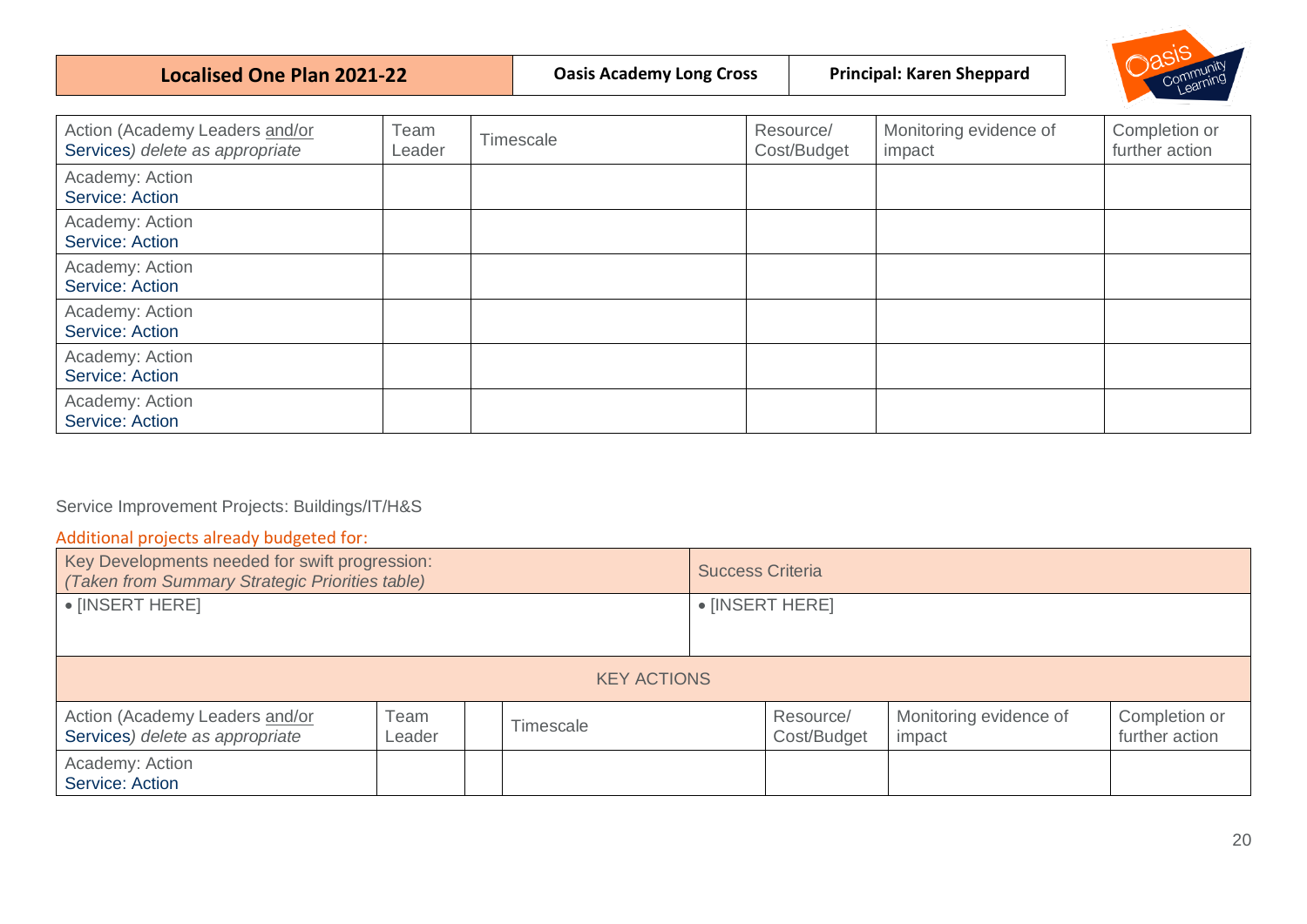| Community<br><b>Principal: Karen Sheppard</b><br><b>Oasis Academy Long Cross</b><br>Localised One Plan 2021-22 |
|----------------------------------------------------------------------------------------------------------------|
|----------------------------------------------------------------------------------------------------------------|

| Academy: Action<br>Service: Action |  |  |  |
|------------------------------------|--|--|--|
| Academy: Action<br>Service: Action |  |  |  |
| Academy: Action<br>Service: Action |  |  |  |

### <span id="page-20-0"></span>Additional projects to be considered:

| Key Developments needed for swift progression:<br>(Taken from Summary Strategic Priorities table) |                |  | <b>Success Criteria</b> |  |                          |                                  |                                 |
|---------------------------------------------------------------------------------------------------|----------------|--|-------------------------|--|--------------------------|----------------------------------|---------------------------------|
| • [INSERT HERE]                                                                                   |                |  | $\bullet$ [INSERT HERE] |  |                          |                                  |                                 |
|                                                                                                   |                |  | <b>KEY ACTIONS</b>      |  |                          |                                  |                                 |
| Action (Academy Leaders and/or<br>Services) delete as appropriate                                 | Team<br>Leader |  | Timescale               |  | Resource/<br>Cost/Budget | Monitoring evidence of<br>impact | Completion or<br>further action |
| Academy: Action<br>Service: Action                                                                |                |  |                         |  |                          |                                  |                                 |
| Academy: Action<br>Service: Action                                                                |                |  |                         |  |                          |                                  |                                 |
| Academy: Action<br>Service: Action                                                                |                |  |                         |  |                          |                                  |                                 |
| Academy: Action<br>Service: Action                                                                |                |  |                         |  |                          |                                  |                                 |

 $\overline{\mathcal{L}}$ 

び